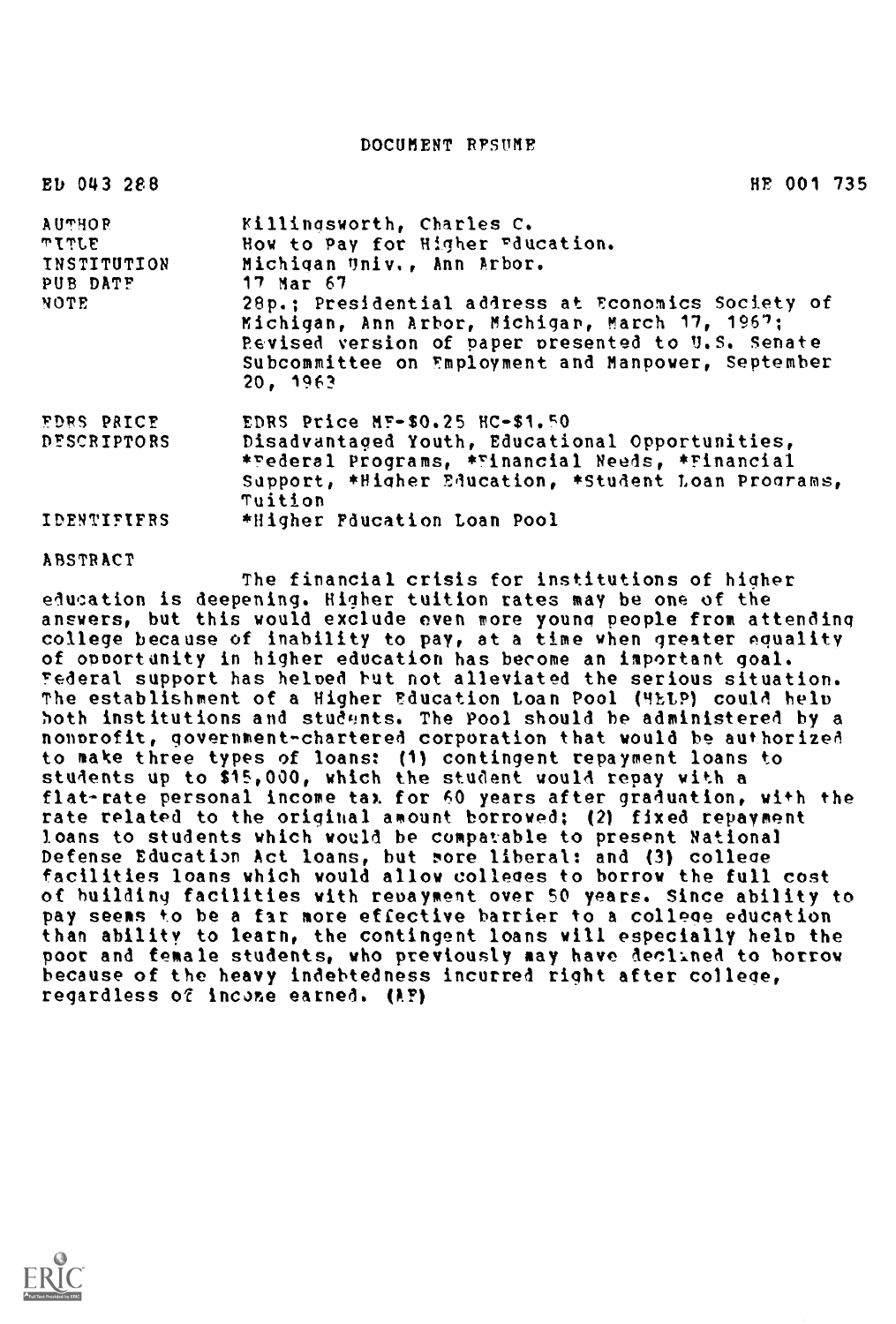$\mathbf{p}$  by Charles C. Killingsworth

 $\mathbf{I}$ 

Two items from a conference of college and university administrators last fall illustrate a present dilemma of higher education in the United States. A report to the conference stated that about three-quarters of the students in public institutions are paying higher tuition and other fees than the year before, and that in some colleges the cost increases were as much as 10 per cent. A speaker at the same conference argued that that what the country really needs, if it is to move toward equality of educational opportunity, is free tuition at all colleges.

Thus, we have a considerable gap between the ideal and the reality-and the gap is growing. $*$ 

No one in this audience, I assume, would challenge the statement that higher education today is badly in need of more adequate financial support. There ere a few fortunate exceptions, but most colleges and universities today are understaffed, their faculties are underpaid, and their facilities are inadequate. To the pleas of the public institutions for larger appropriations, governors and legislators have generally responded that part of the remedy must be found in higher tuition rates. any influential educators have resisted that remedy on the ground that

\*Presidential. Address at Economics Society of Michigan, Ann Arbor,  $\frac{17}{19}$  ) 1967. This is a revised version of a paper originally presented to the United States Senate Subcommittee on Employment and Manpower on September 20, 1963.

> **US DEFINING MARIN. HACING & WITCHE WIEL M. FERLINE**

MAS DOCUMENT PAS DEMI DEPRODUCED ESAERAT AS DECENTO FROM THE PERSON OR OPGENZATION ORIGINATION IS. POINTS OF VEW DE OPURING ITING DE DII NICISARIT REPRESE DITICIL DITICI DI EDICERDE **Hann M HKET** 

HEOCI 735

..4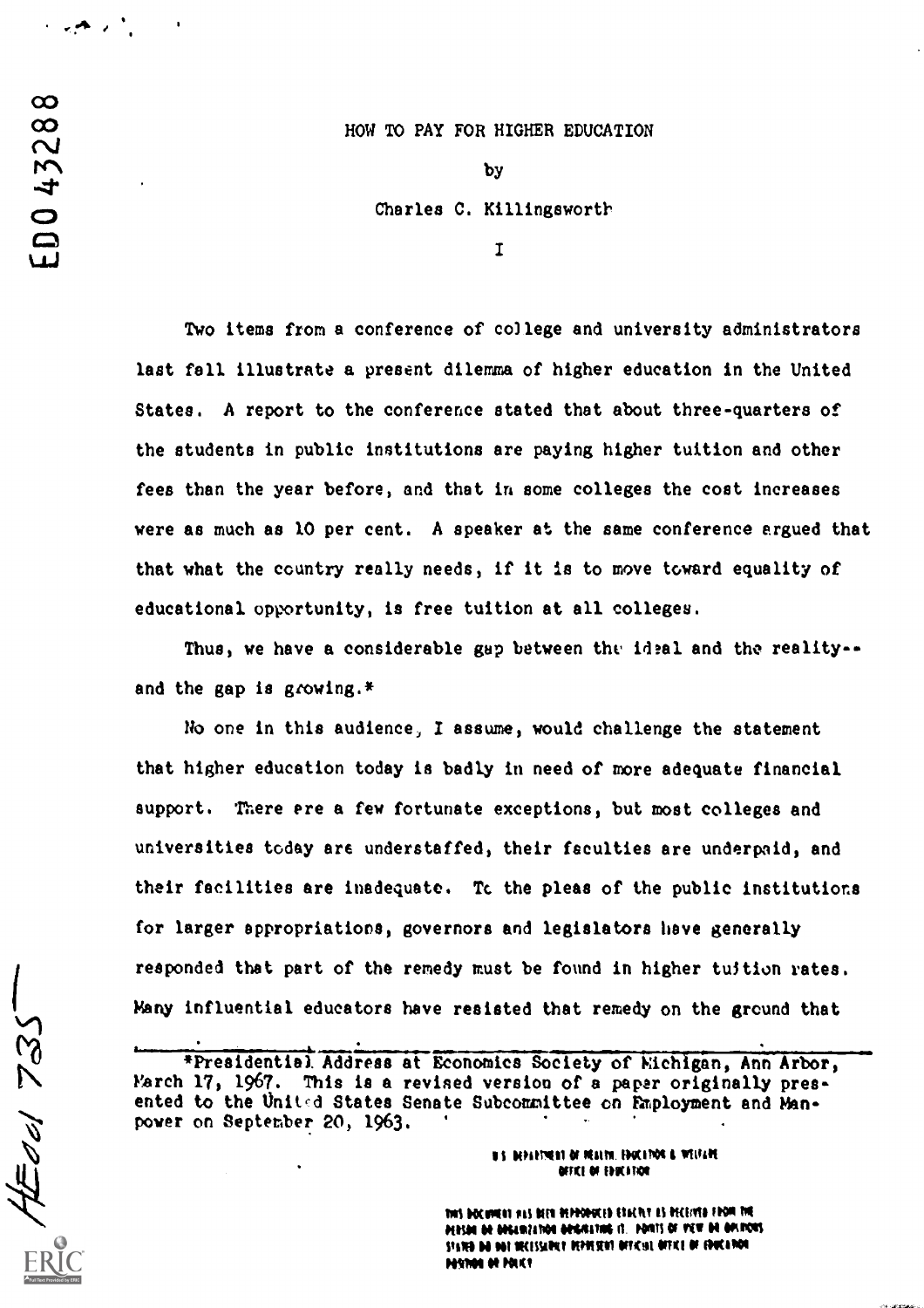every increase in tuition prices out of the market a few more able but impoverished students. The outcome has been that tuition rates have steadily risen, in public as well as private institutions, but by considerably less than enough to fill the gap between the financial needs of the institutions and revenues from other sources, including appropriations.

Many private colleges and universities, with little income other than that from tuition, have been unable to raise their charges by enough to avoid financial crises, because tuition rates in the public sector are much lower than theirs. Consequently, in recent years a significant number of formerly private institutions have been forced to "go public," and it seems likely that even more will be forced to follow that course in the next few years. Some spokesmen for the private sector argue that this trend is weakening an important source of diversity and innovation in higher education. Whatever the merits of that argument, the trend undeniably increases the burden on the public purse.

The resistance to higher tuition rates has undoubtedly contributed to the inadequacy of financial support for colleges and univeraities; but because this resistance had been only partially successful, the cost of going to college still excludes from higher education many youngsters of higher ability than some of those whose parents can pay the cost. Thus, the simultaneous pursuit of the two goals of more adequate financial support and greater equality of opportunity has appeared to impede the achievement of either goal.

 $\ddot{\phantom{a}}$ .

 $\ddot{\bullet}$ 

Is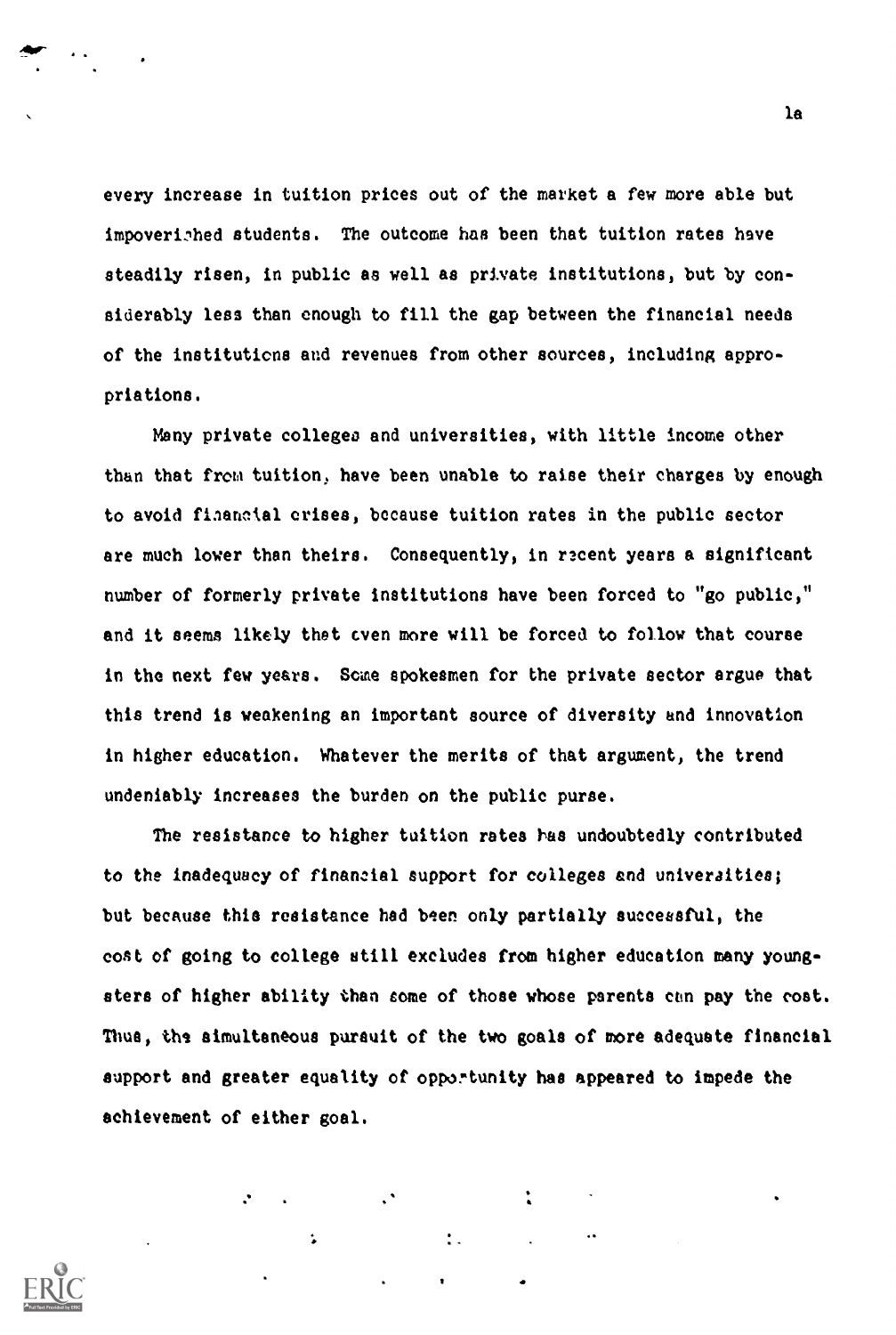In the past few years, the federal government has greatly increased its support for both the institutions and the students of higher education. The institutional support is mainly in the form of loans and grants for buildings. This federal support is undoubtedly helping to alleviate an acute shortage of space, and is making it possible for the colleges to accept more new students than they possibly could take otherwise.

It is not belittling this new federal contribution to say that it has by no means solved the financial problems of higher education. At my own institution, Michigan State University, the appropriation increase recommended by the governor this year is insufficient even to heat, light and maintain the new buildings built with federal assistance, plus other fixed cost increases; as matters now stand, we face the prospect of a tuition increase which may be the largest in the history of the university simply to avoid drastic cutbacks In programs. I know that all of you face similar problems in your own colleges and universities, and we all know that California's higher education system - -long a model for other states -- now faces a grave financial crisis.

Again, we can all applaud the federal loan, scholarship and work-study programs for college students, but we must also recognise that we still fall far short of the goal of equal opportunity for higher education. The federal guaranteed-loan program in particular, which the Admihishration regarded as the program most likely to help the largest number of students, has been a disappointment thus far.

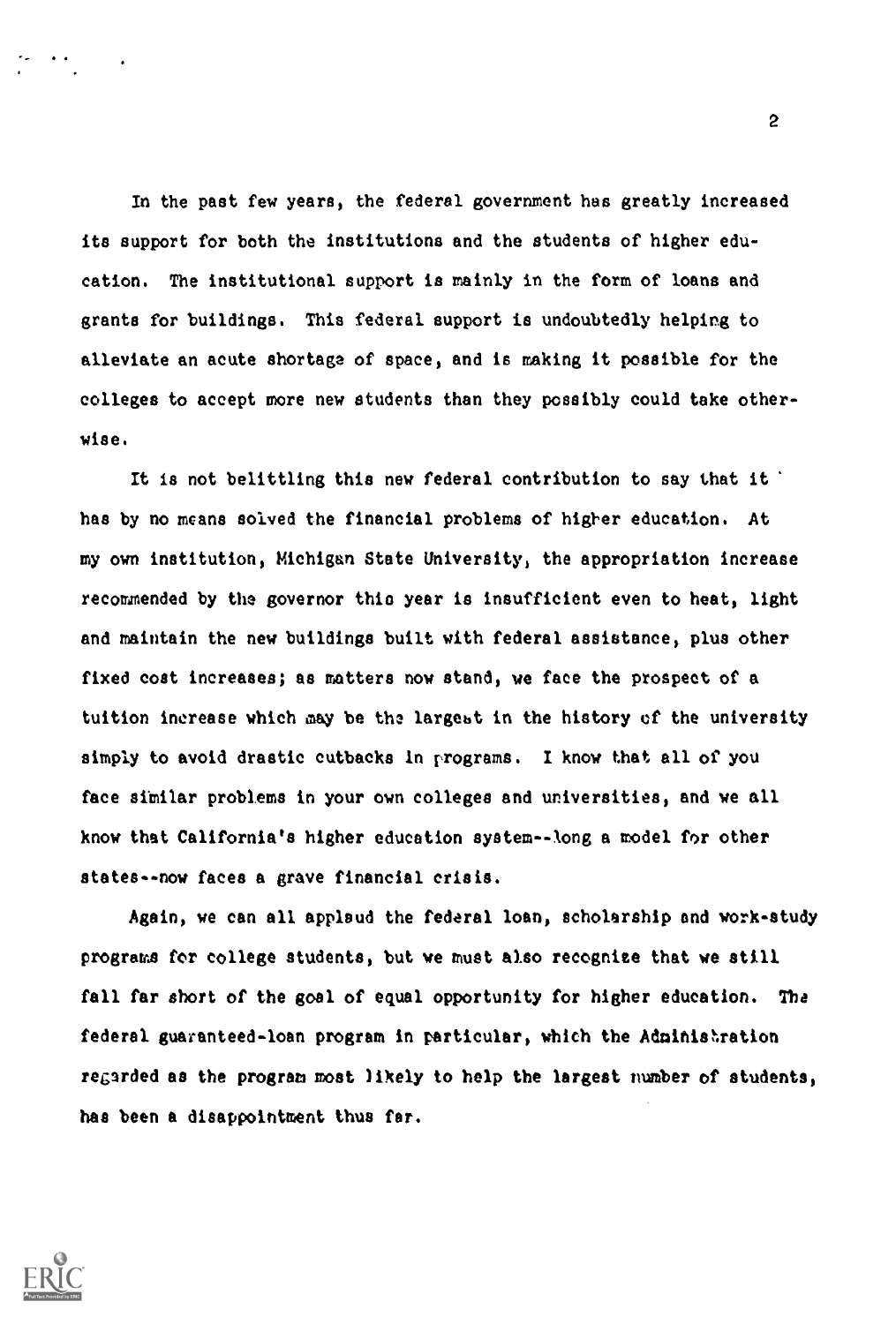Four years ago, I proposed a new approach to the financing of higher education.. This proposal, I believe, would help to resolve the apparent conflict between equality of educational opportunity and adequate financial support for the colleges and universities. In essence, my proposal was to set up new arrangements under which massive amounts of long-term credit on attractive terms would be available to students and to institutions. This proposal won some supporters in Congress and within the Johnson Administration in 1963. The reaction which prevailed in that year, however, was that this approach was "too new," and the decision was made to cry to make progress toward solving the problems of higher education with the more conventional approaches that were incorporated in the Higher Education Act of 1965.

Since 1963, other economists have proposed plans somewhat similar to mine, and the general approach has been discussed at several conferences, notably one which was convened by the American Council on Education in 1965. In recent months, as reported in the press, the Johnson Administration has taken a renewed interest in this approach. There are even published rumors that a Presidential kescage to Congress on the subject is under consideration. Therefore, it has seemed appropriate to discuss with the members of the Economics Society of Michigan the provisions, the operations and the potential of this new answer to the old question of how to pay for higher educations.

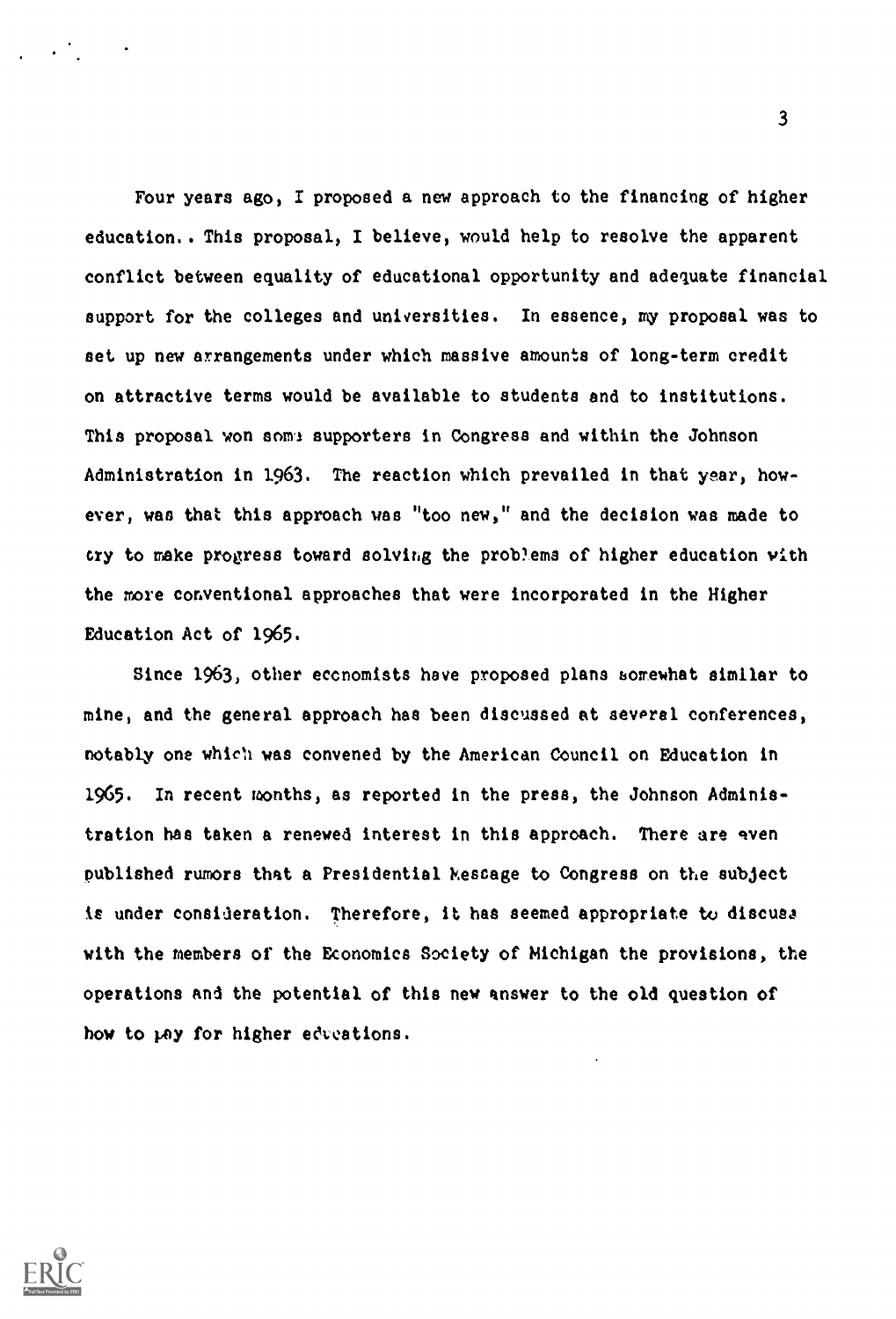The aim of my proposal is to make it as easy for an individual to finance a college education as it is to finance the purchase of a car or a house. To that end, I propose that the federal government establish a Higher Education Loan Pool.\* The Pool should be administered by a nonprofit, government-chartered corporation like the Federal Deposit Insurance Corporation. This corporation would be authorized to make three main types of loans. The first type would be contingent repayment loans to students. The eligible student could borrow as much as the full cost of four yeare in college, including both subsistence and tuition, up to a maximum of (say) \$15,000. In return, the student would agree to pay a flat-rate personal income tax for forty years after graduation with the rate related to the total amount borrowed. Some estimates of mine suggest that this contribution rate would be approximately  $1/3$  of  $1\%$  for each \$1,000 borrowed, or a maximum of approximately 5% for the maximum loan of \$15,000. Collection of this contribution would be tied to the income tax like the social security tax for the aelf-employed.

The second type would be fixed repayment loans to students. They would be comparable to these presently provided under the National Defense Education Act, but on more liberal terms. The maximum loan should be the same as under the contingent repayment plan, \$15,000. The repayment period should be up to 15 years. The NDEA requires that about 10% of



II

<sup>.\*</sup>The acronym, HELP, is already in use in Massachusetts for c modest "Higher Education Loan Plar." I propose that the nation borrow the initials from Massachusetts.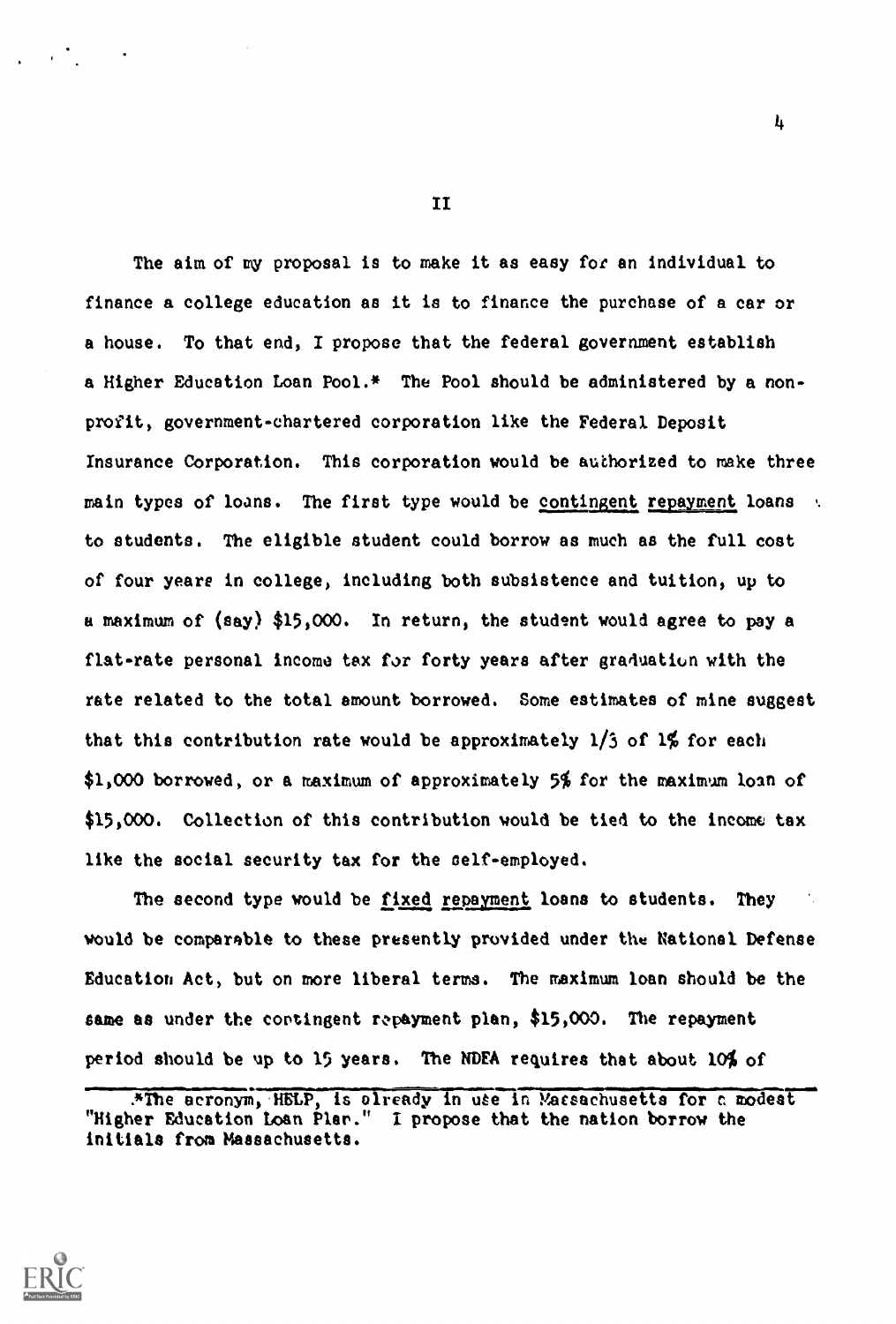the loan funds be provided by the participating colleges, and directs that special consideration be given to students with background or special capacities in teaching, science, mathematics, engineering, and modern foreign languages; I would urge that these limitations be dropped in an expanded program. A student would be permitted to receive both contingent and fixed repayment loans in any combination as long as total borrowing did not exceed the suggested maximum.

The third type would be college facilities loans. These would also represent the liberalization of a present program. Colleges should be permitted to borrow the full cost of building instructional facilities, such as classrooms, laboratories, faculty offices and dormitories. The repayment of such. loans should be spread over a period of 50 yesrs, and should be secured by the earmarking of an appropriate amount of student fees for each \$1,000,000 borrowed.

In time, the repayment income of the Higher Education Loan Pool could be expected to balance the outlays for new loans. For a number of years, however, advances would exceed repayments. To finance the operation, the HELP Corporation should be authorized to sell bonds to banks and to private investors. The federal government should pledge its full faith and credit  $\cdot$ to the repayment of the bonds, and this would insure a low rate of interest-perhaps around 4%. I believe that the federal government should also undertake to pay about half of the interest coats involved in recognition of the values of higher education to society in general. It should also pay the costs of administering the corporation, which I think would be nominal. As under NDEA, the responsibility for granting loans to individual students

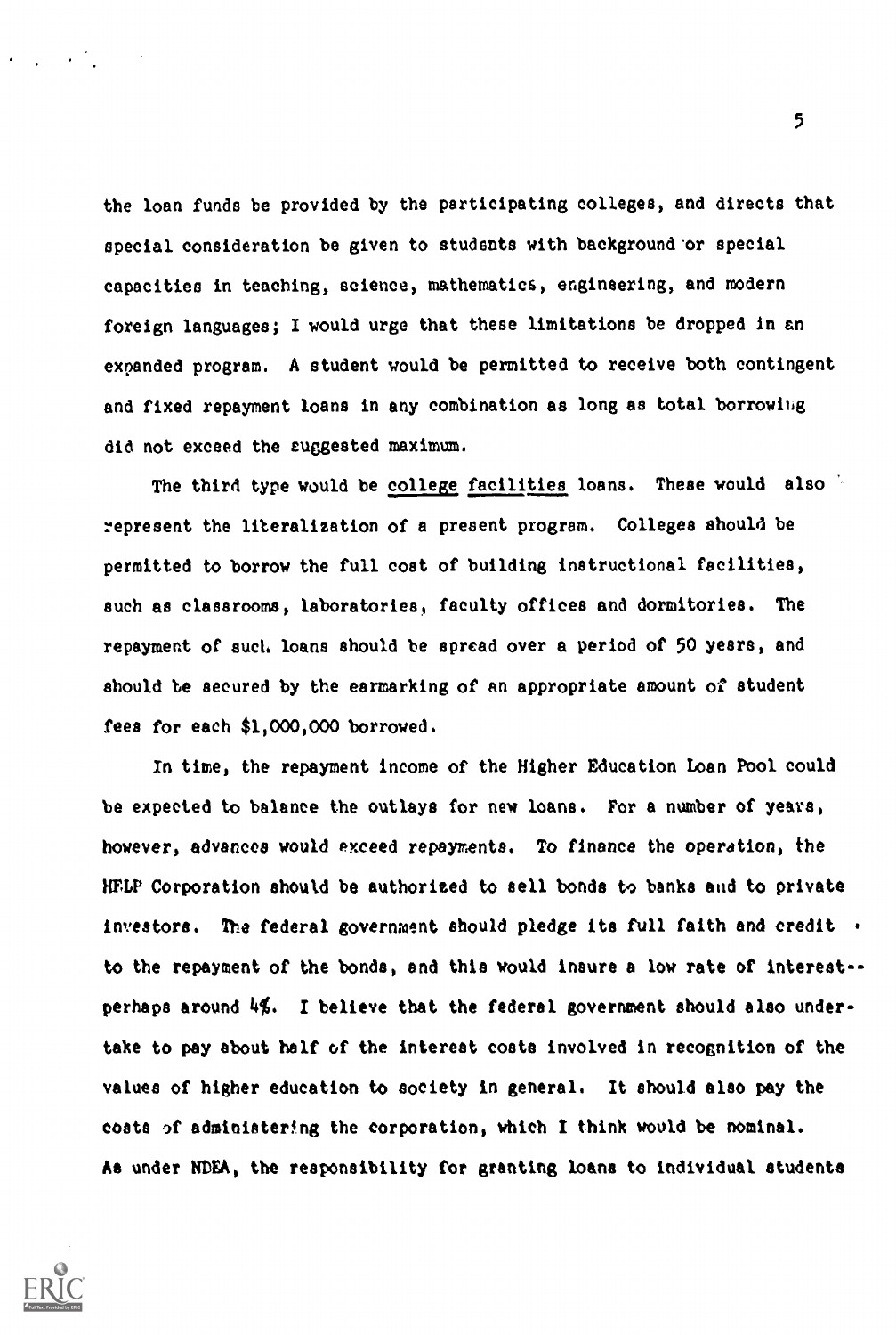&'.ould be delegated to the participating colleges. Policy guidance for the HELP Corporation should be provided by a Board of Trustees composed of government representatives, educational administrators, and representatives of the genercl public and the financial community.

## IIi

The three types of loans complement each other in ways that may not be entirely obvious. Letine begin the explanation by considering the nature of some of the problems to be solved.

Virtually all present-day discussions of the financing of higher education concentrate on the problems of the colleges and neglect the problems of the student - -or, more accurately, the would-be students. I do not minimize the colleges' financial problems, but I believe that the financial huldles confronting the would-be students constitute an even graver problem for a democratic society.

For the great majority of youngsters considering college attendance, meeting subsistence costs is a much more difficult problem than meeting tuition costs. In Michigan's major state-supported universities, tuition presently comes to about \$350 per year, while room and board cost about \$1,000 per year. The costs are roughly comparable at most other public universities and are much higher at private institutions. In consequence, we have a kind of double screening of potential college students. Our present financing system has the effect of first eliminating moat of those who lack the ability to pay; then, of those that remain, the colleges make

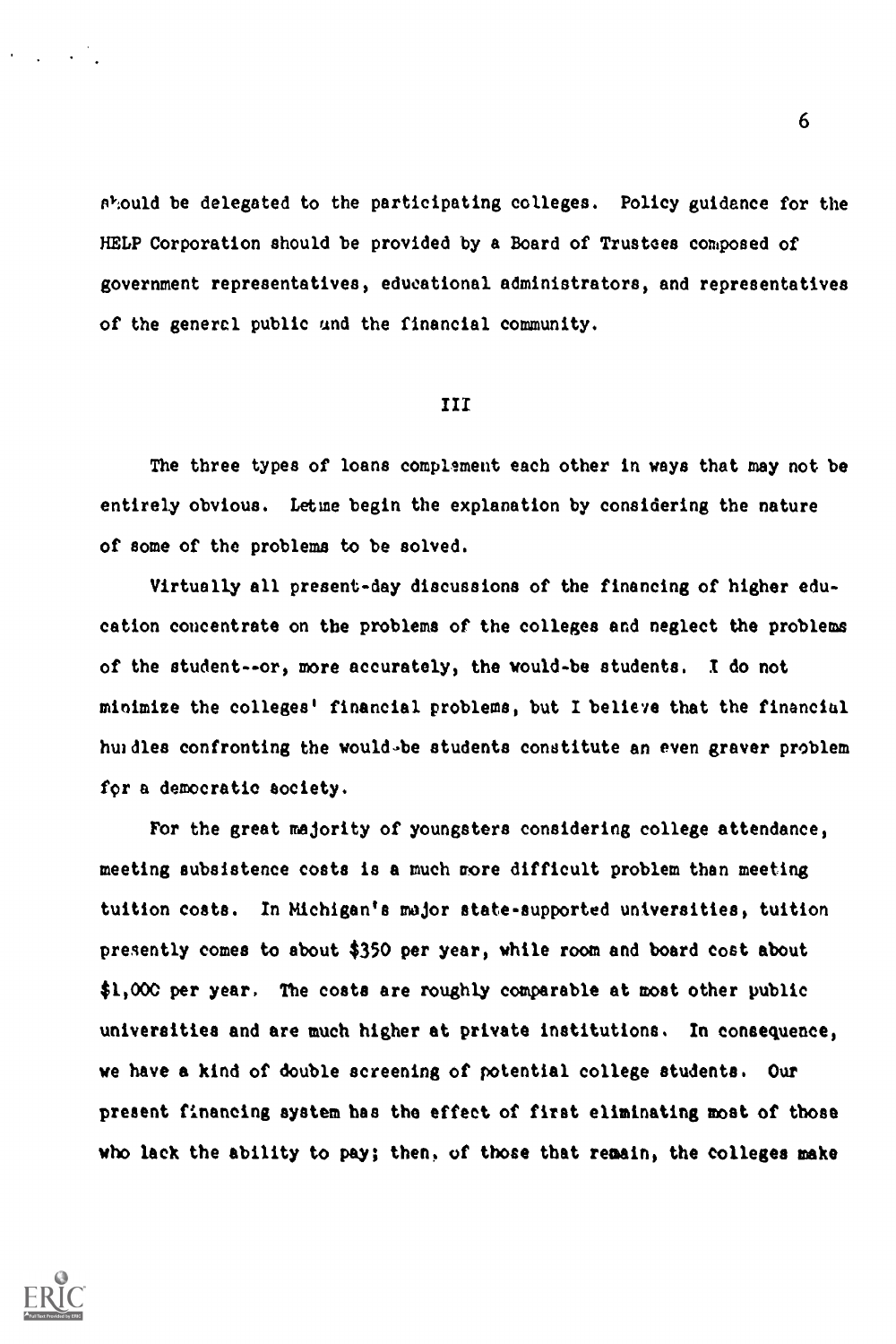a selection mainly on the basis of ability to learn. Tb. ability-to-pay screening is far more rigorus and effective than the ability-to-learn screening.

A recent government study of college attendance and non-attendance by a representat:ve sample of the nearly 2,000,000 high school graduates of 1960 illustrated the point. Thirty per cent of the graduates came from families with annual incomes of less than  $\frac{4}{3}$ ,000, and only 13 per cent of this group went on to college. At the other end of the scale, another 30% of the graduates came from families with annual incomes of \$7,500 and over, and 46.5% of these graduates went to college. If ability to learn were closely related to the family's ability to pay, these attendance figures would not be especially alarming; but we know that this is not the case. The combined effects of ability-to\*pay and ability-to-learn screening show up clearly in the following table from the study.

| Scholastic Standing in<br>Graduating Class | Percentage Enrolled in College by<br>Occupation of Household Head |          |
|--------------------------------------------|-------------------------------------------------------------------|----------|
|                                            | White Collar<br>Worker                                            | $Other*$ |
| Upper half                                 | 76.7                                                              | 41.8     |
| Lower half                                 | 44.4                                                              | 17.5     |

COLLEOE ATTENDANCE OF 1960 HIGH SCHOOL GRADUATES ACCORDING TO SCHOLASTIC STANDING AND PARENT'S OCCUPATION

\*"Other" includes manual workers, service workers, and agricultural workers.

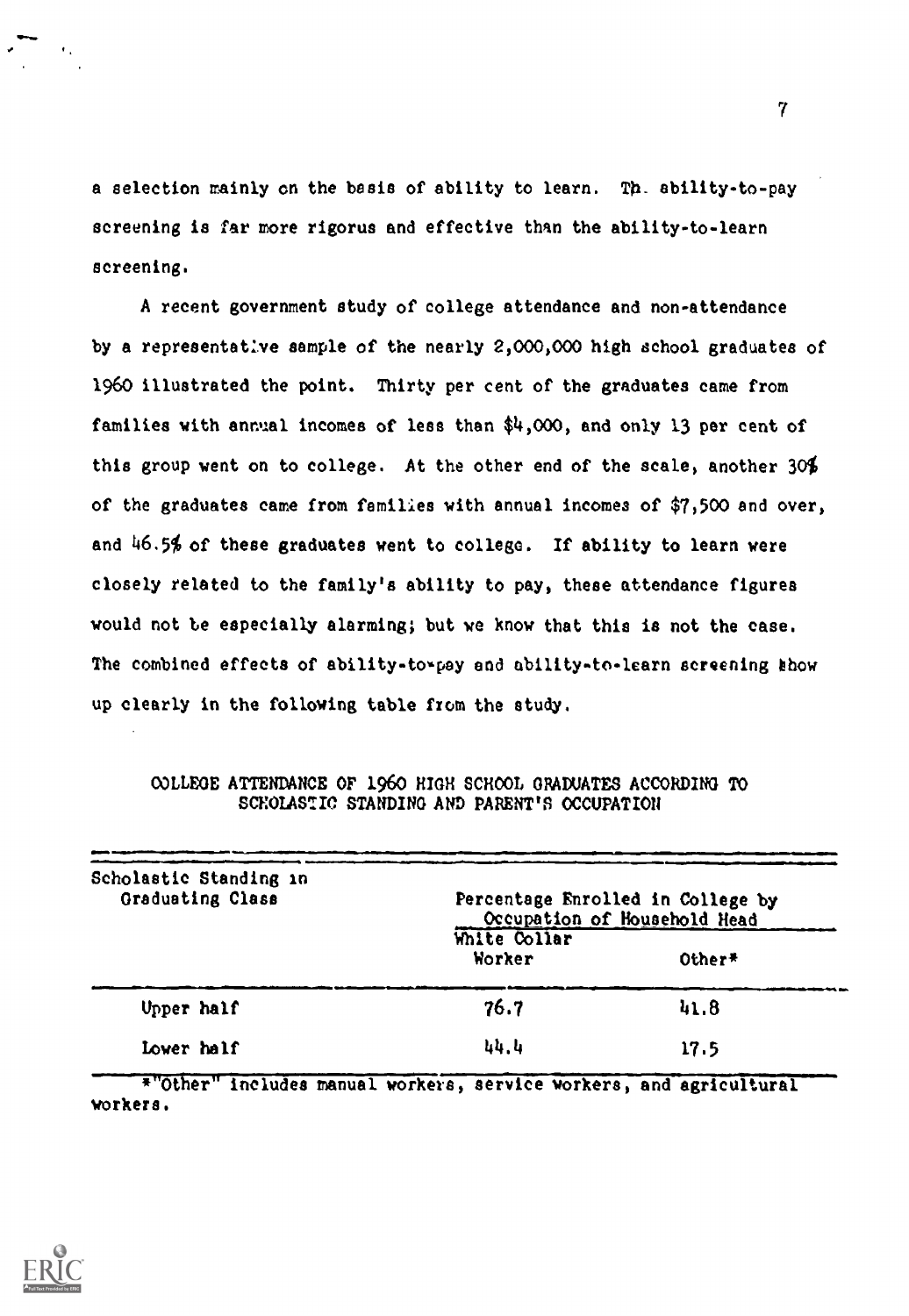Note that, of the upper half of the high school class cf 1960, nearly twice as large a proportion of "white collar" children went to college as "other" children; and, more alarming, a larger percentage of "white collar" children in the lower half of their class went to college than the percentage of "other" children in the upper half of their class. This study is one of a multitude which show that the occupation and income of the parent are more important determinants of college attendance than most of  $\vee$ the usual measures of the ability of the student.

Obviously, lack of money is not the sole factor which prevents able students from attending college. Probably some of them would not choose to spend four years in college under any circumstances. But we do not ... really knoy the extent to which what we call "lack of motivation" reflects simply a life-long acceptance by the children of the poor of the fact that college education is far beyond their financial ability. The lack of motivation may result in some degree from a lack of expectations.

Present loan and scholarship programs do little to remedy this economic screening. Typically, neither loans nor scholarships cover more than a small fraction of the total out-of-pocket cost of a college education. The average loan under the NDEA is about \$500. The average scholarship at Harvard in a recent year was \$723, and the average at most larger state universities was from \$150 to \$200. Such modest sums obviously cover only a small fraction of the cost of attending college. In consequence, neither loans nor scholarships offer adequate assistance to the student from a really poor family. Most present-day loans and scholarships, in fact, go to students from middle-income families who can afford several thousand

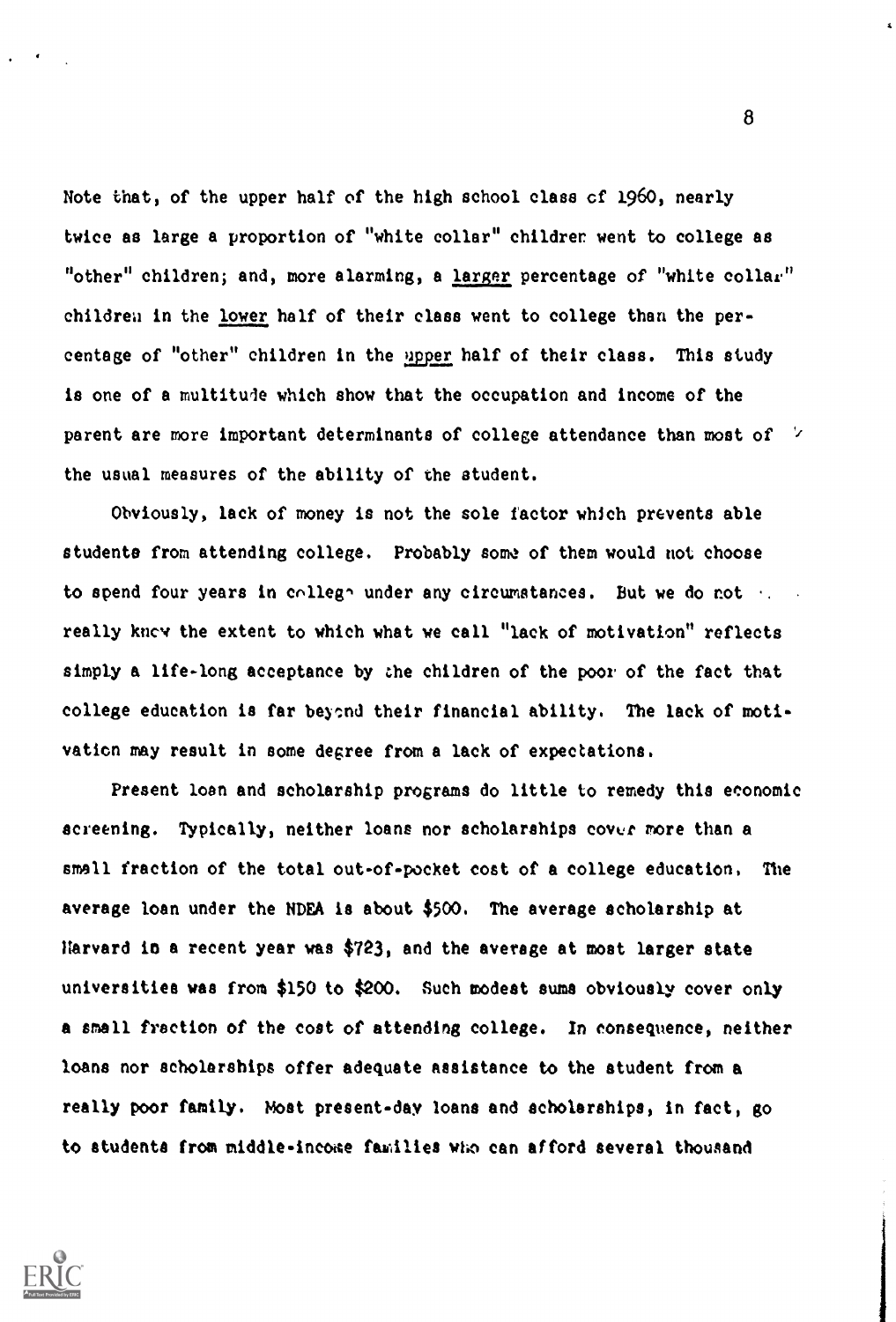additional dollars from their own pockets. The extremely bright student and the outstanding athlete from poor families can usually get adequate financial assistance to meet college costs; the B or B- student from the poor family is much less likely to get such substantial assistance, and all too often he finds it impossible to go to college.

Even if conventional loans were available in amounts sufficient to cover most of the full cost of attending college, the repayment terms are usually frightening to the prospective student from a low-income family. Typically, repayment is required in a maximum of ten equal annual installments, starting within a year of graduation. Loans from private sources generally carry an interest rate of at least 6%. The student who borrows \$6,000--probably the minimum cost of a four-year course at a state university --faces the prospect of paying perhaps \$70 or \$80 per month on his loan for ten years, starting immediately after graduation. The \$70 or \$80 may be  $15\%$  of his total monthly income when he is first getting started. And the first ten years of the man's career, when the loan must be repaid, are generally the years of lowest earning power. For girls, the prospect is even more distasteful. If they contemplate marriage soon after graduation (and most do), the loan becomes a kind of "negative dowry." Both male and female borrowers must usually have a co-signer who will assume the burden of repayment in case of death, disability or default of the borrower, and often life insurance premiums must be puid on both the borrower and co-signer.

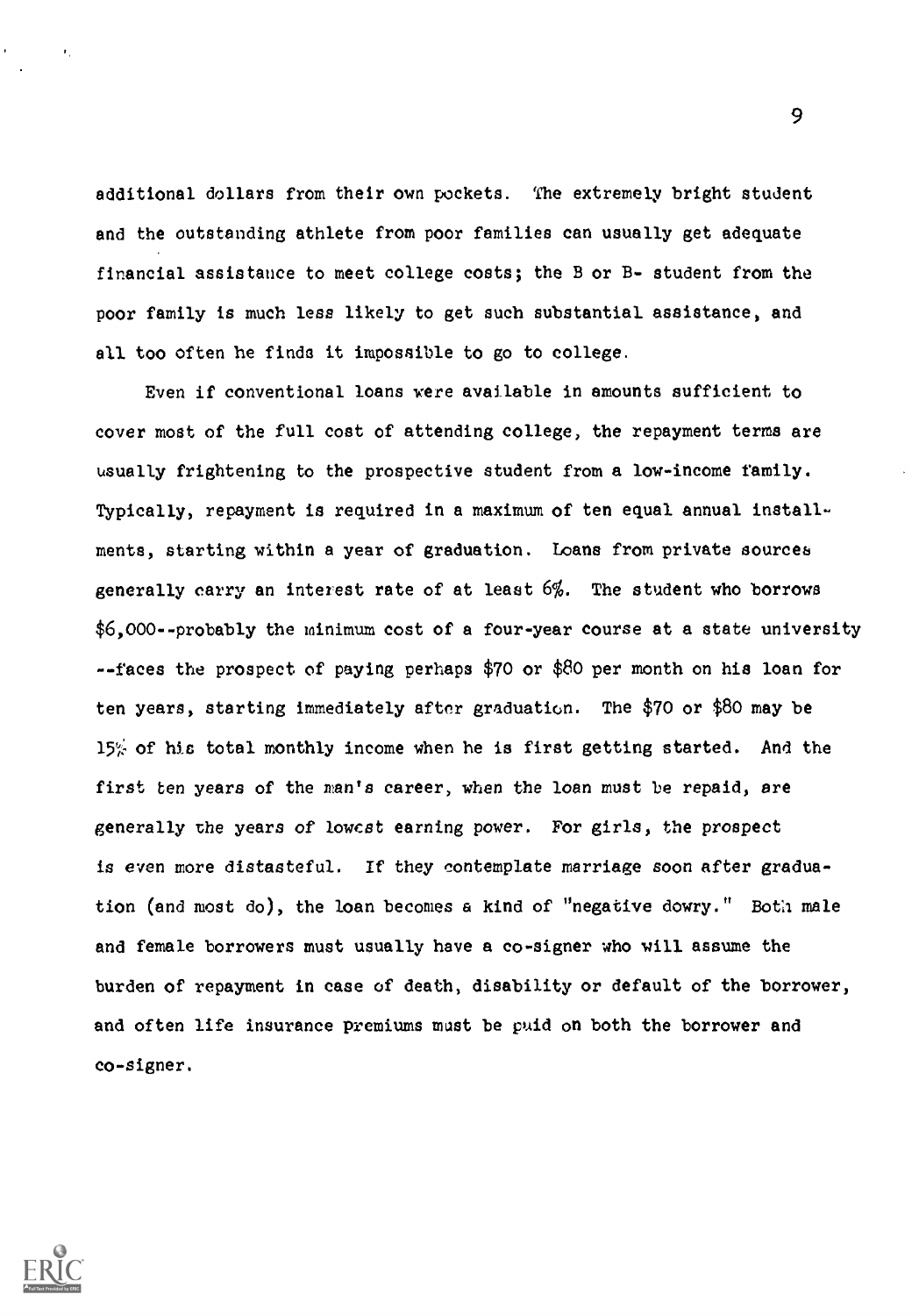The basic idea of the contingent repayment loans is that the borrower should pledge a fraction of his future income--however large or however small--in return for this type of loan. The transaction between the individual and the HELP Corporation might be compared to the sale of shares of common stock by a private corporation; or the percentage contribution rate to which the individual would commit himself might be compared to the social security tax. It is important to understand that some individuals would necessarily repay more than the exact amount advanced by the HELP Corporation (plus interest), and some would necessarily repay less. Some people will object to the fact that very few individuals would repay exrctly what they borrowed. But virtually all kinds of insurance require unequal payments for the same benefits; one man pays life insurance premiums for a year, dies, and his widow collects many times the amount he has paid, while others pay in more than the amount ultimately collected, Aid some holders of insurance (for example, automobile collision insurance) pay large premiums without ever collecting anything. The contingent repayment p'. mbodies an adaptation of insurance principles.

The basic principle of insurance is "spreading the risk." No individual knows how long he is going to live, and no one can predict his lifetime income. Even the 18-year-old who thinks that he knows approximately what annual income he will achieve at age 25, 35, or  $45$  cannot know whether he will live that long. It is possible, though, to predict both mortality rates I average incomes for large numbers of individuals. This predict-



Iv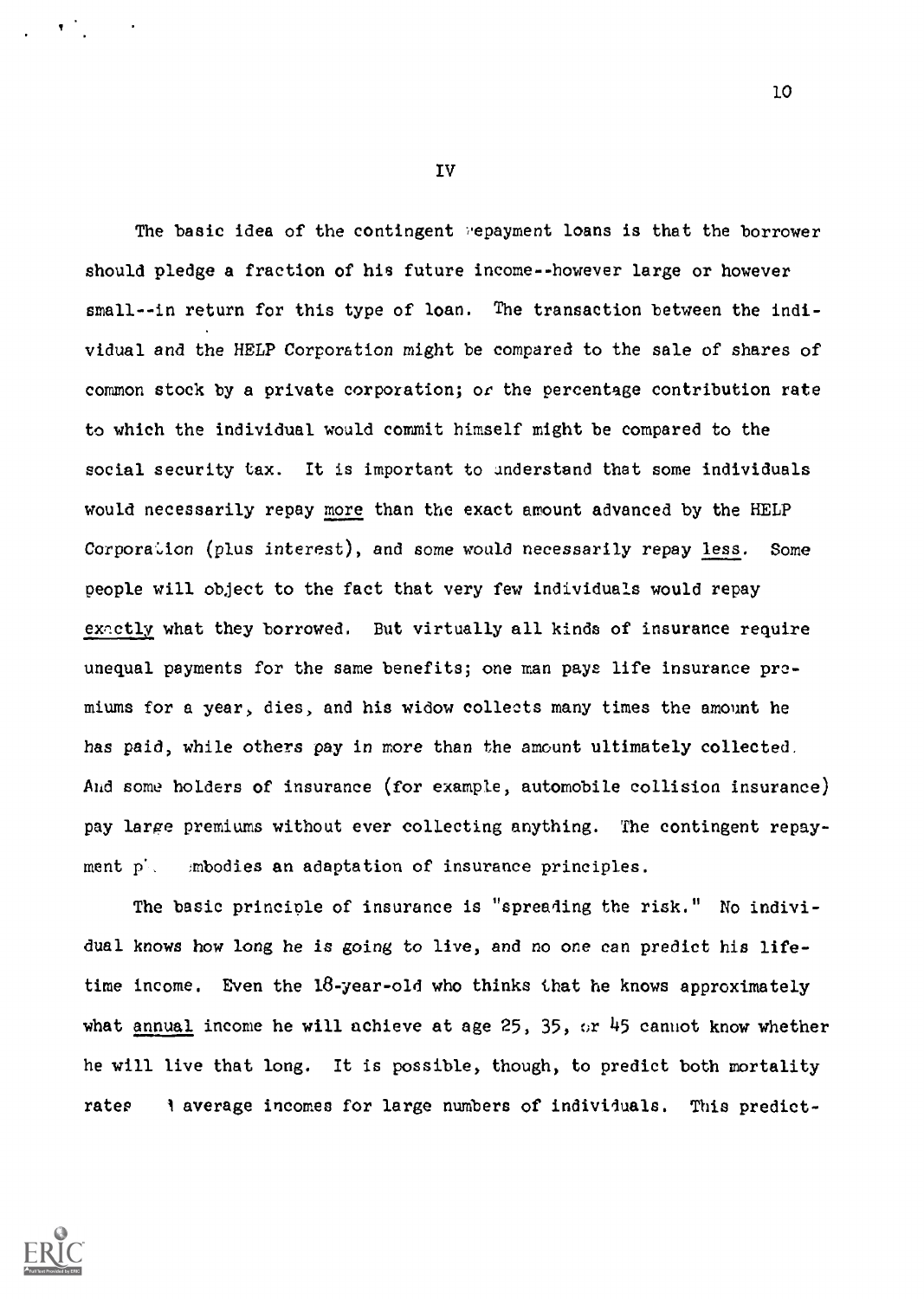ability of averages makes it possible for the members of a particular age group to insure each other against the risks of early death and belowaverage lifetime earnings. But--to reiterate--this kind of insurance is possible only if some members of the group pay more into the pool than those who die young or earn less than the average.

Spreeding the contributions over  $40$  years would be comparable to amortizing the cost of an investment over most of its useful life. This would keep the percentage of income committed relatively low. Some people may feel that such an arrangement would be equivalent to a lifelong "indenture." But the enrollee would be completely free to change employers, occupation, or residence; for that matter, he would be free not to work at all. The concept of servitude cannot justifiably be stretched to cover an obligation to remit a small percentage of whatever earnings one may have, especially when that obligation has been voluntarily assumed in return for substantial benefits.

Most college loan plans are unattractive to female students. The average female college graduate must expect considerably less lifetime income than her male counterpart because she will spend only part of her mature years in the labor force. Particular women will earn substantially more than the average male; but obviously we cannot foresee which individuals will be career women and which will be housewives. Many girls are reluctant to incur debts for education because, as stated above, such debts become a "negative dowry" in case of marriage. The average girl is Fearful (and often her parents are too) that this kind of liability would

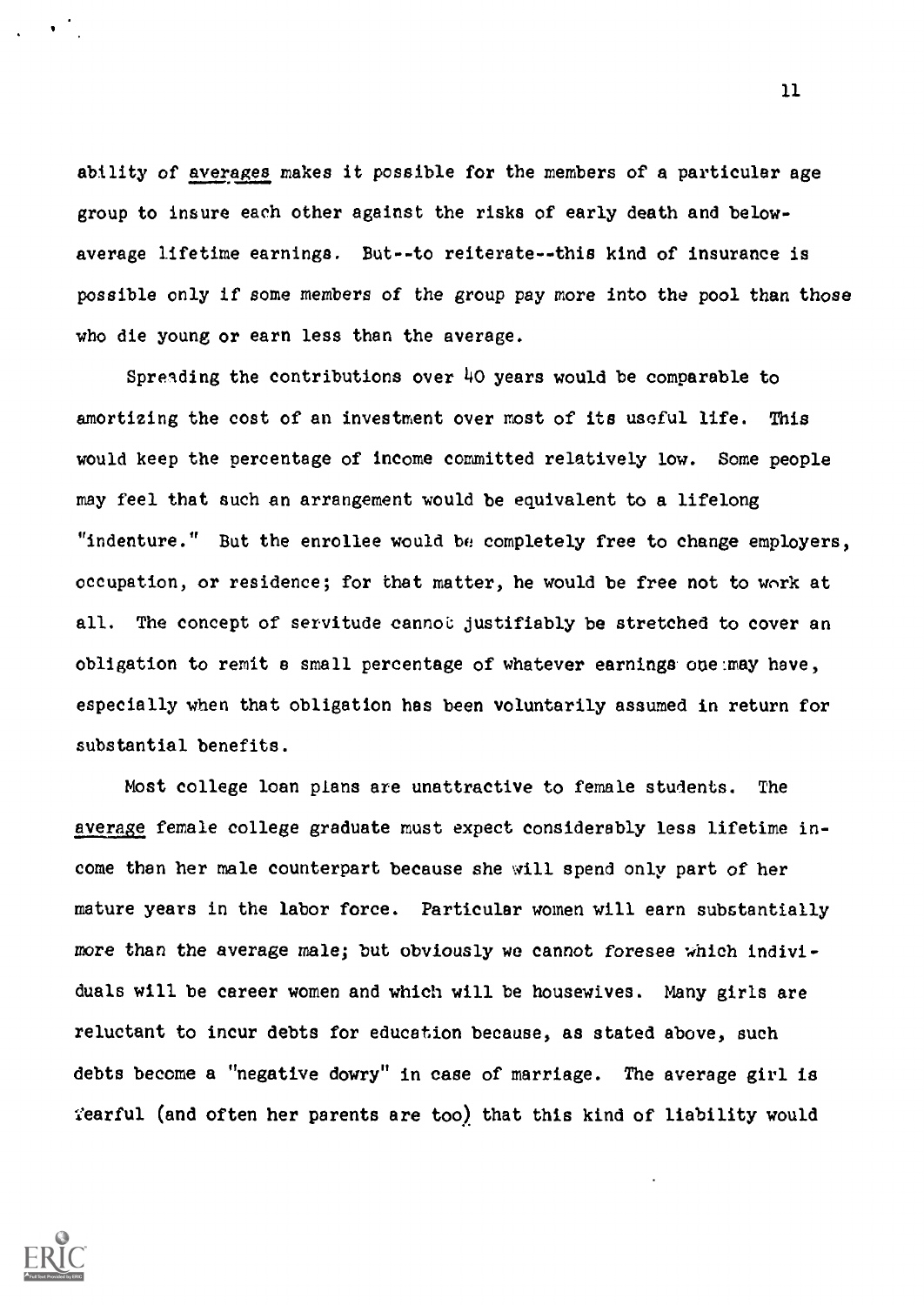hurt her marriage chances.\* It seems to me that the most reasonable and forthright way to meet this problem is simply to set the basic contribution rate for both men and women high enough to offset the lower average earnings of the latter. If this were done, women would pay only on the basis of their personal earnings.

The price that the males would have to pay to permit equal treatment of females is not ver, high. The contribution rate for males and females combined would be about a third higher than the rate for males alone. A separate rate for women, based on about half a lifetime in the labor furce. would be quite unfair to the career woman who holds a job all her life. Although I prefer the same rate for men and women, and payment only on the basis of personal earnings, a somewhat different approach would not be seriously incompatible with the basic plan. For example, husbands might be required to pay some fraction of the unemployed wife's contribution rate--with perhaps a substantial exemption for young children.

A uniform contribution rate for everyone would make the plan virtually neutral with regard to the borrower's occupational choice. Those who enter low-paying occupations would contribute less, those who choose highly-paid careers would contribute more. The conventional loan plan tends to influence the student to shun low-paid callings regardless of their social worth and compatibility with the student's interests.

Preparing a reasonably accurate estimate of the lifetime earnings of



1.2

<sup>\*</sup>Women have participated in the NDEA loan program at about the same rate as men. But the "forgiveness" feature of these loans, which cancels as much as 50% of the loan for those who spend 5 years in teaching, makes them especially attractive to women.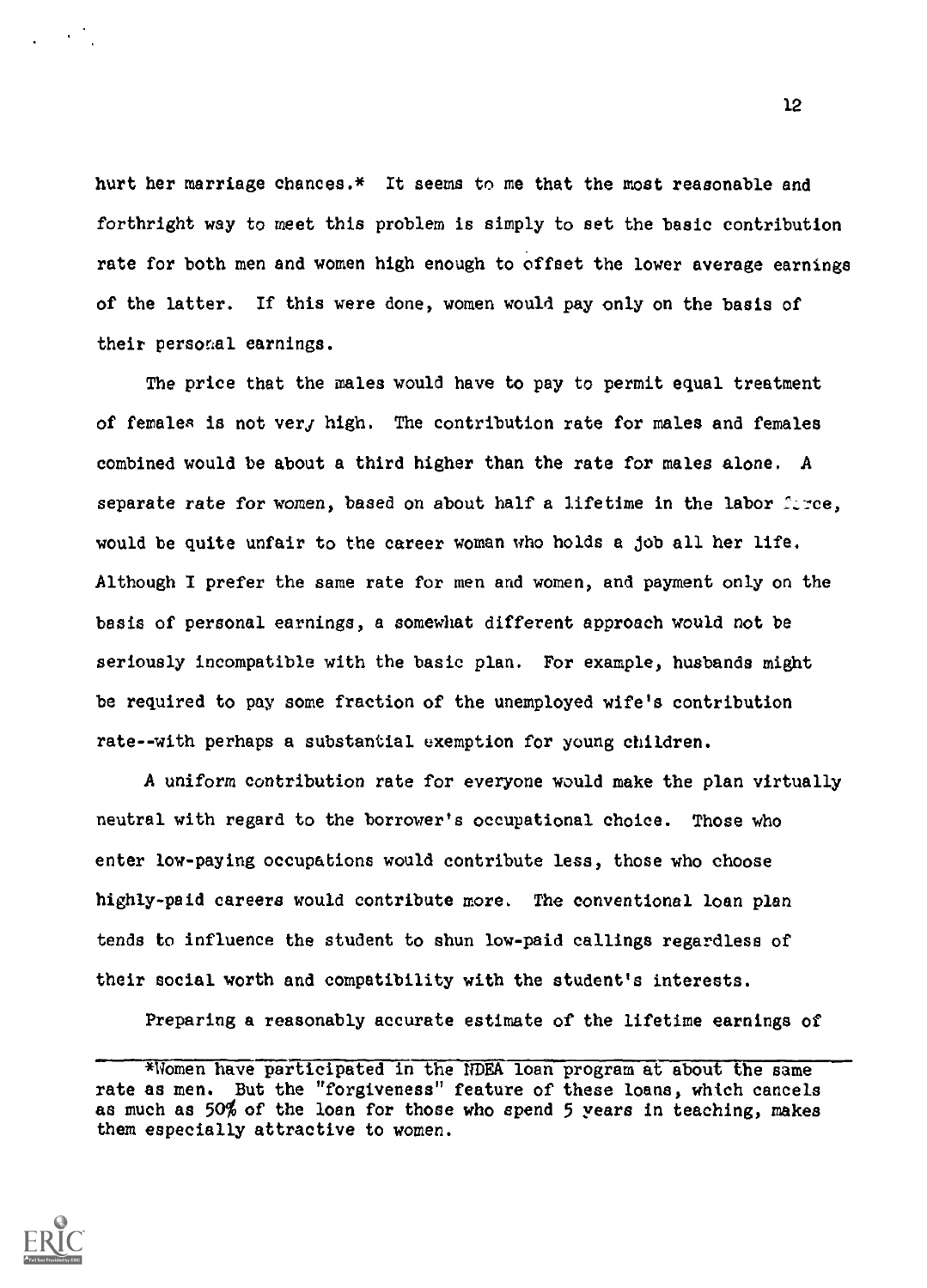each year's crop of college graduates would be a difficult and crucial operation. But I think that the difficulties are not insuperable. There is one fundamental error which it would be essential to avoid. This error is well illustrated by the earnings estimates which have been made regularly since 1935 to provide a basis for decisions concerning the financing of old-age insurance under the Social Security Act. These estimates have consistently assumed "level" earnings--i.e., current earnings data have been projected many years into the future without any allowance for the general and persistent rise in income levels which has characterized our entire economic history. Consequently, the Social Security estimates have necessarily been revised again and again, and each estimate has been substantially higher than the one it replaced. The Social Security authorities have argued in effect, that this policy of consistently and consciously underestimating future earnings provides desirable leeway for the upward adjustment of the promised old-age benefits each time the actuaries announce that their estimates have been rendered obsolete by another rise in income levels.

The orientation of the HELP program would have to be quite different. It would be Social Security in reverse. The participant would collect his benefits first, and then pay his contirbution over many years. In addition, participation would be voluntary. A gross underestimate of future earnings would lead to a contribution rate so high as to deter a grcrt many prospects from participation, and those who signed up for the program would be overcharged.

It is essential, therefore, to recognize that average incomes at all

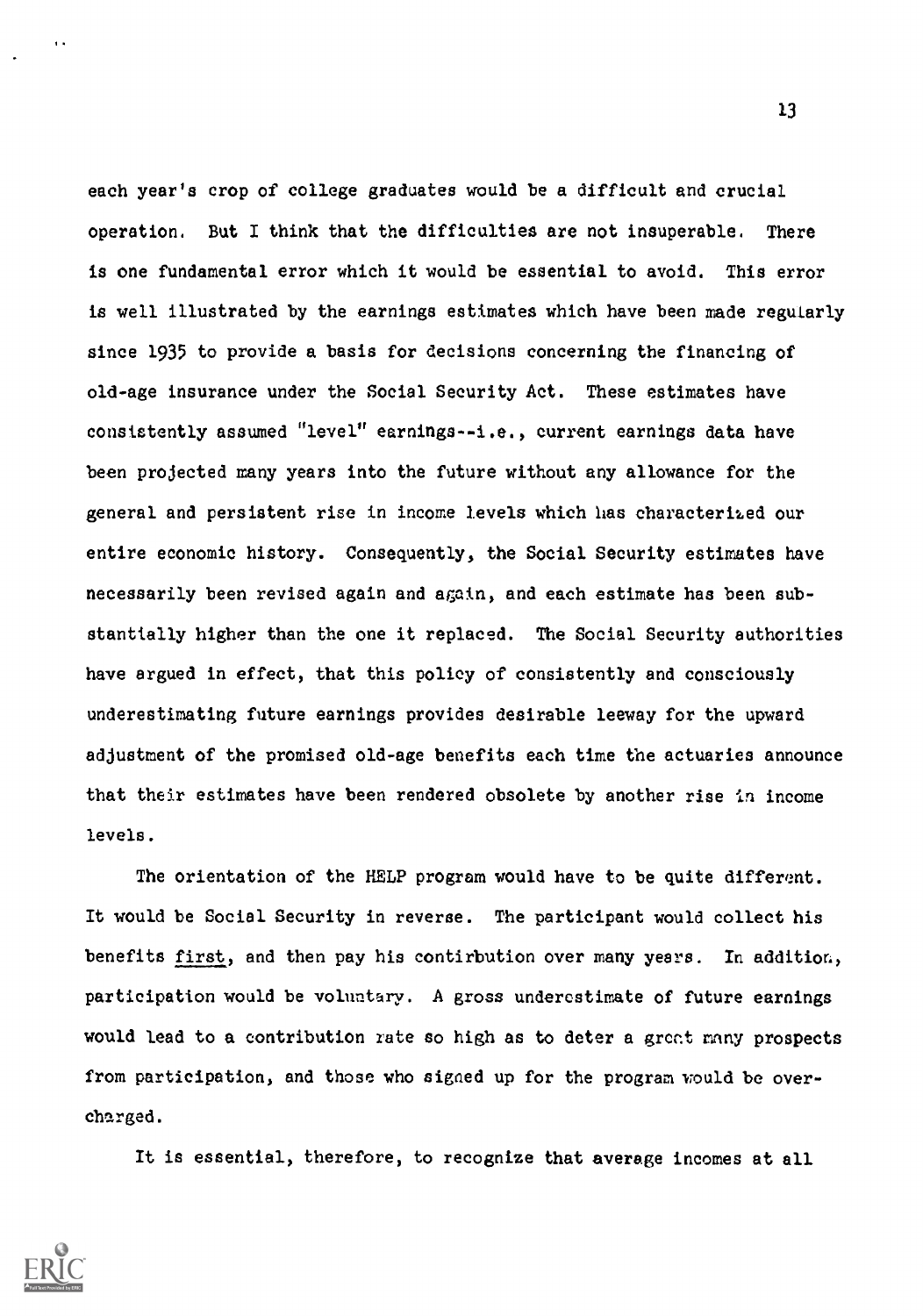ages will rise in the future as they have throughout our history. In preparing my own rough estimates, I have assumed an annual growth factor of 3% per year. A simple comparison graphically demonstrates the importance of the growth factor. A level projection of average incomes as of 1958 of white male college graduates yields an estimate of about \$387,000 for average earnings from age 25 to 64. Inclusion of a 3% annual growth rate increases the estimate to about \$700,000 (or nearly double) for the same group over the  $40$ -year span.\* The  $3\frac{g}{g}$  growth rate is probably an excessively conservative assumption; the actual increase in average annual money income for white male college graduates 25 or older between 1949 and 1958 was 4.5% compounded annually. Use of the 3% figure in my estimates therefore results in a large allowance for adverse selection and other  $\cdot$ . uncertain factors. Actual experience under the plan might justify estimates that would result in lower contribution rates in the future, and dividends for early enrollees.

The attractiveneness of the contingent loan program could be enhanced by including a "buy-out" provision. Allen M. Cartter has suggested an ingenious formulation of such a provision. Give the borrower the right at any time to convert his contingent loan to a fixed repayment type and pay it off immediately; provided that when he does so, interest at the rate of  $6%$  must be calculated retroactive to the date the loan was made. The  $6%$ 

\*The corresponding estimates for women and non-whites are considerably lower, of course, although the increasing labor force participation rates of college-educated women and the lessening of racial discrimination are factors which would give these groups a higher growth rate than that appropriate for white males.

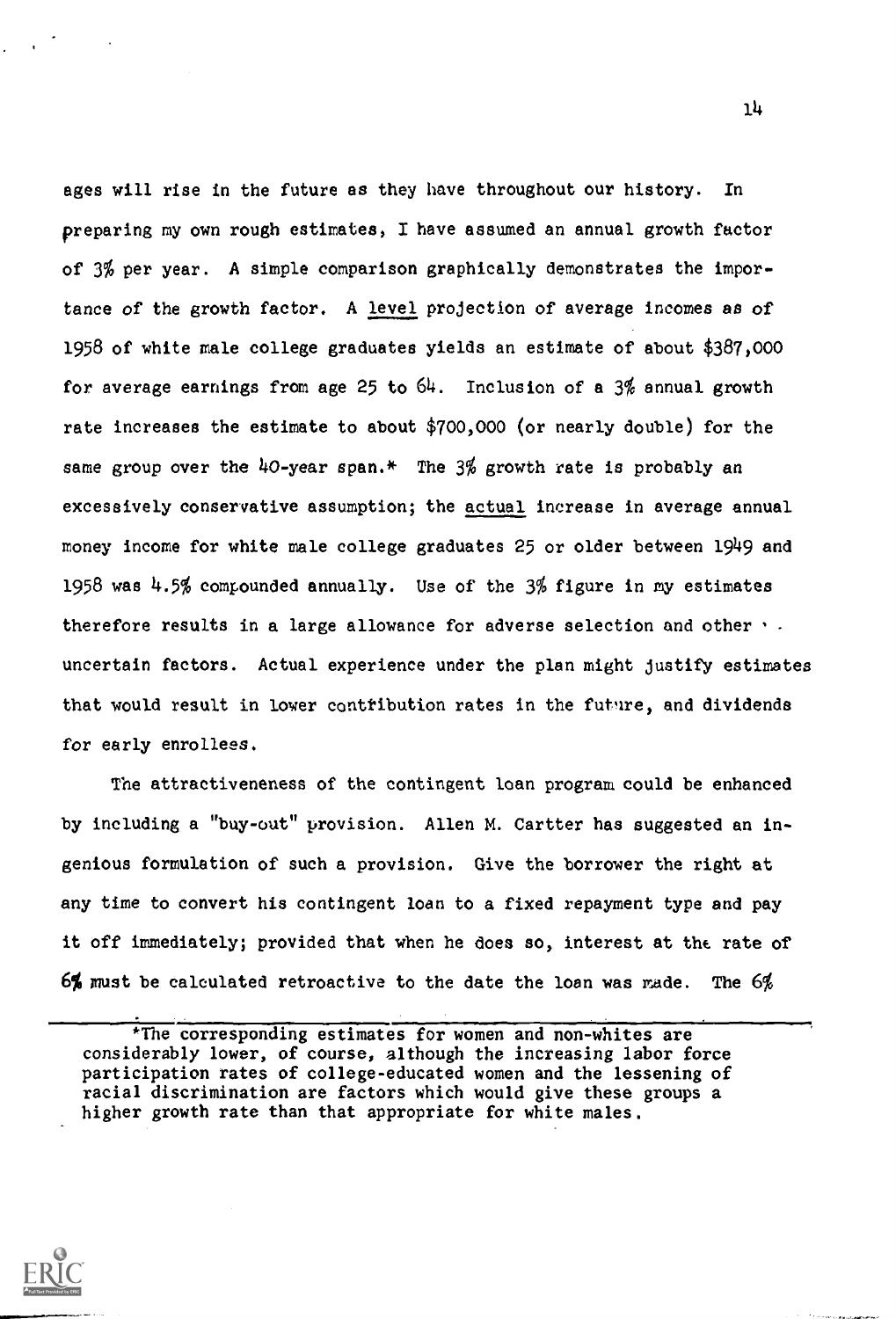interest rate is not out of line with the charge presently made for commercial loans to individuals, and it seems to be a reasonable premium to pay for such a conversion of the contingent obligation. In practice, very few borrowers would find it worthwhile to choose this option. Unless his income was extremely high, the borrower would find it more advantageous to continue the contingent payment. It will be necessary to investigate further the effects of the buy-out option on the financing of the plan; but preliminary estimates suggest that the effect would be small.

The eligibility requirements for contingent repayment loans should be minimal. The primary requirement would be acceptance of the student by an accredited four-year college or university, and his commitment to enroll as a full-time degree candidate. The choice of college would of course be left completely to the student. A requirement of American citizenship would probably be necessary to insure collection of the percentage-of-income repayment, and a health examination might be needed to exclude those with drastically limited life expectancy. An upper age limit, or a reduced repayment period with higher rates for those above 25, would be necessary. The average lifetime income estimate would have taken into account normal mortality and disability, and it would have been constructed in such a way as to obviate any need to screen applicants on the basis of sex, race, color, religion, high school grades, I.Q. scores, athletic ability, family income, or any of the other factors now sometimes considered relevant in awarding scholarships and making loans. The selection of students should be left entirely to the colleges. If the number of potential loan applicants (plus those privately financed) exceed the

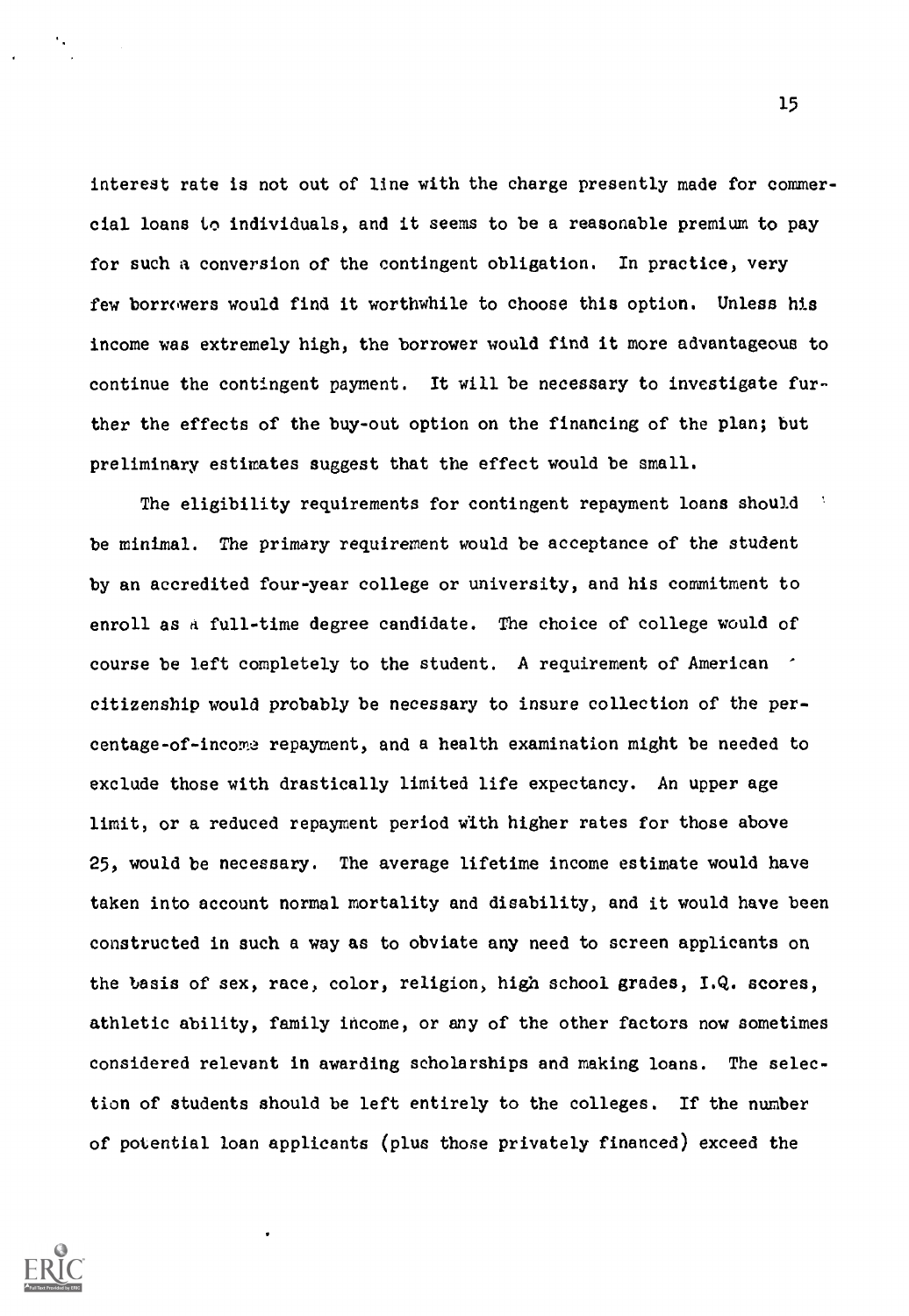capacity of the nation's colleges, the college admissions offices would decide who was to attend and be eligible for loans. The loan plan would simply eliminate the automatic ability-to-pay screening which today denies a college education to scores of thousands of promising youngsters

Extension of the contingent repayment loan plan to various special groups--postgraduate students, community college students, college dropouts- would involve special problems. The discussion of these special problems and possible solutions to them would unduly burden this already lengthy discussion. I hence that I may run over them with no more than the dogmatically stated conclusion that adaptations of the basic plan could be developed to meet the needs of these special groups.

Details of administration must also be given short shrift here. Loan applications should be handled by the colleges, but collections by the U.S. Treasury (with the aid of the electronic computers of the Internal Revenue Service). Students should receive their loan funds in monthly installments which would stop immediately if the student were expelled or if he dropped out of college. The student could negotiate a new loan for each semester, and could divide his borrowings as he saw fit between the fixed repayment plan and the contingent repayment plan. I assume that the nation's high schools would willingly provide their students with full infation about the loan plans and the financial returns on investment in college education.

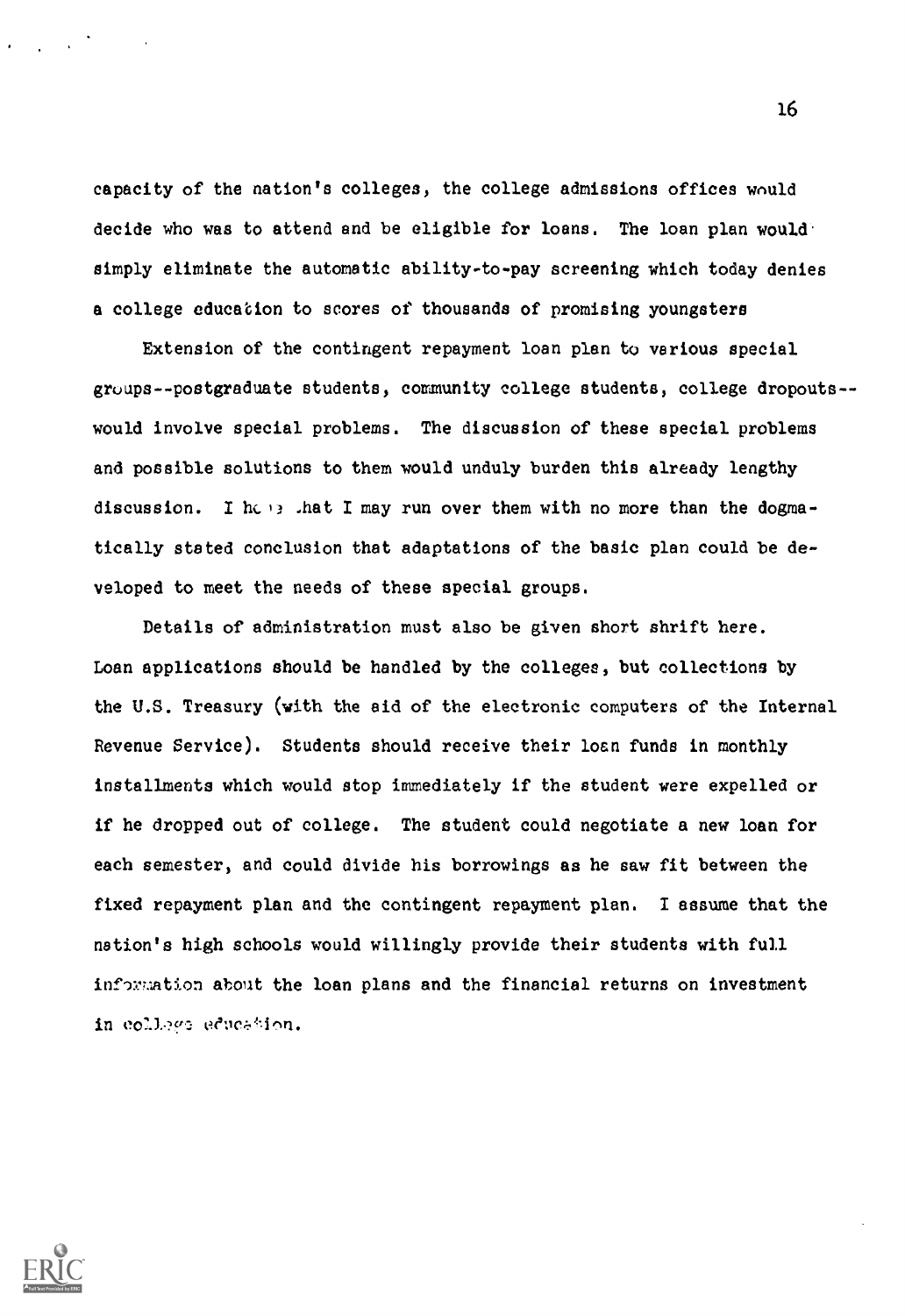The two other facets of the Higher Education Loan Pool ccn be discussed much more briefly. They represent mainly expansion and liberalization of existing programs, with one important distinction: the necessary funds (except for half of the interest costs and whatever grants were made for buildings) would not come from the federal treasury, but from the sale of bonds by the HELP Corporation.

V

The fixed repayment loans would not be very different from the present NDEA loans. The maximum amount available should be \$15,000; the maximum repayment period should be 15 years; the interest rate should be 2%, with the federal government paying the difference to equal the rate on contingent repayment loans; no means test or "special consideration" for certain fields should be included; and participating colleges should not be required to provide any part of the loan funds. The availability of the contingent repayment loans would do much to meet the need which the present NDEA "forgiveness" feature seeks to meet; but forgiveness of a part of the fixed repayment loan, as at present, would be entirely feasible if Congress continued to be willing to bear the full cost of this provision.

Loans on these terms would be more attractive than any now available. I do not believe, however, that they would meet the need that the contingent repayment loans are intended to meet. The fixed repayment loan would still place a heavy burden on the years of lowest earning power and thus deter some able students from low-income families from borrowing to attend college. Nevertheless, a substantial minority of students may be sanguine

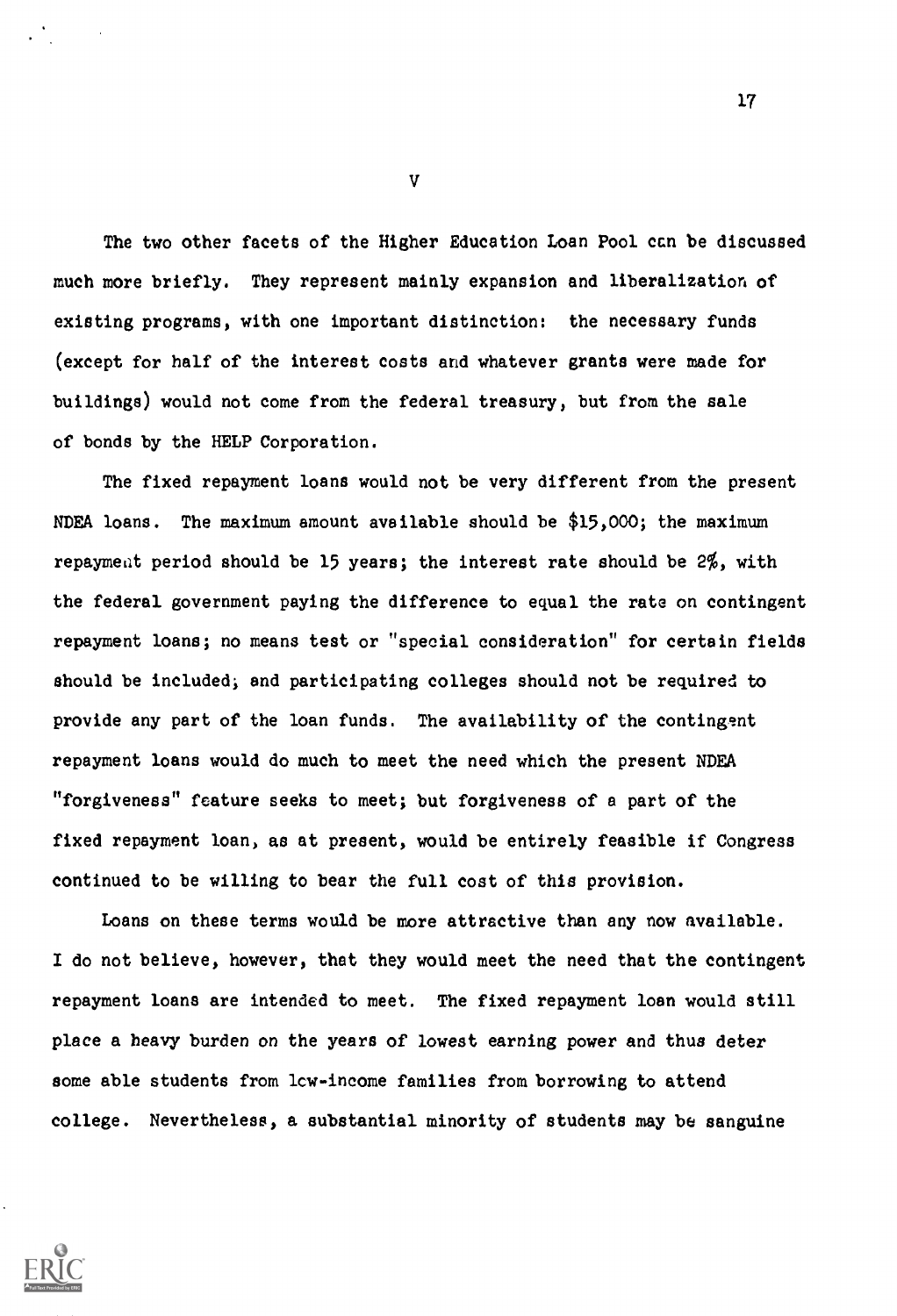enough to prefer (for at least part of their borrowings) the large, but limited liability instead of the contingent liability which they would assume under the other plan. It seems to me a matter of considerable importance to give the student this freedom of choice. Limiting the student's choice would impair the fairness of the whole plan.

The college educational facilities loan program might absorb the present federal programs with similar objectives. The present provisions for partial grants for buildings could be continued. In addition, under my proposal colleges would be granted 50-year loans at 2% interest to finance the construction of necessary educational facilities such as classrooms, office buildings and dormitories. Repayment of the loans should be secured by the pledging of an appropriate amount from student fees for the 50-year period. The amount of money that could be made available by such an arrangement may startle some. An institution with 30,000 students could borrow about \$1,000.,000 for each \$1.06 per year per student that it pledged. If we assume a total nation-wide enrollment of  $6,000$  000 students in the near future then all institutions combined could borrow one billion dollars for each \$5.30 per student per year that they pledged. (Increased enrollments in the future would reduce the repayment period.) The point is that quite nominal increases in the tuition or fees charged students could finance building programs of substantial magnitude.

Some institutions have made extensive use of revenue bonds to finance revenue-producing buildings, such as dormitories, student apartments, and football stadiums. I can see no significant difference in principle between pledging the revenue from football ticket sales to secure a loan to build a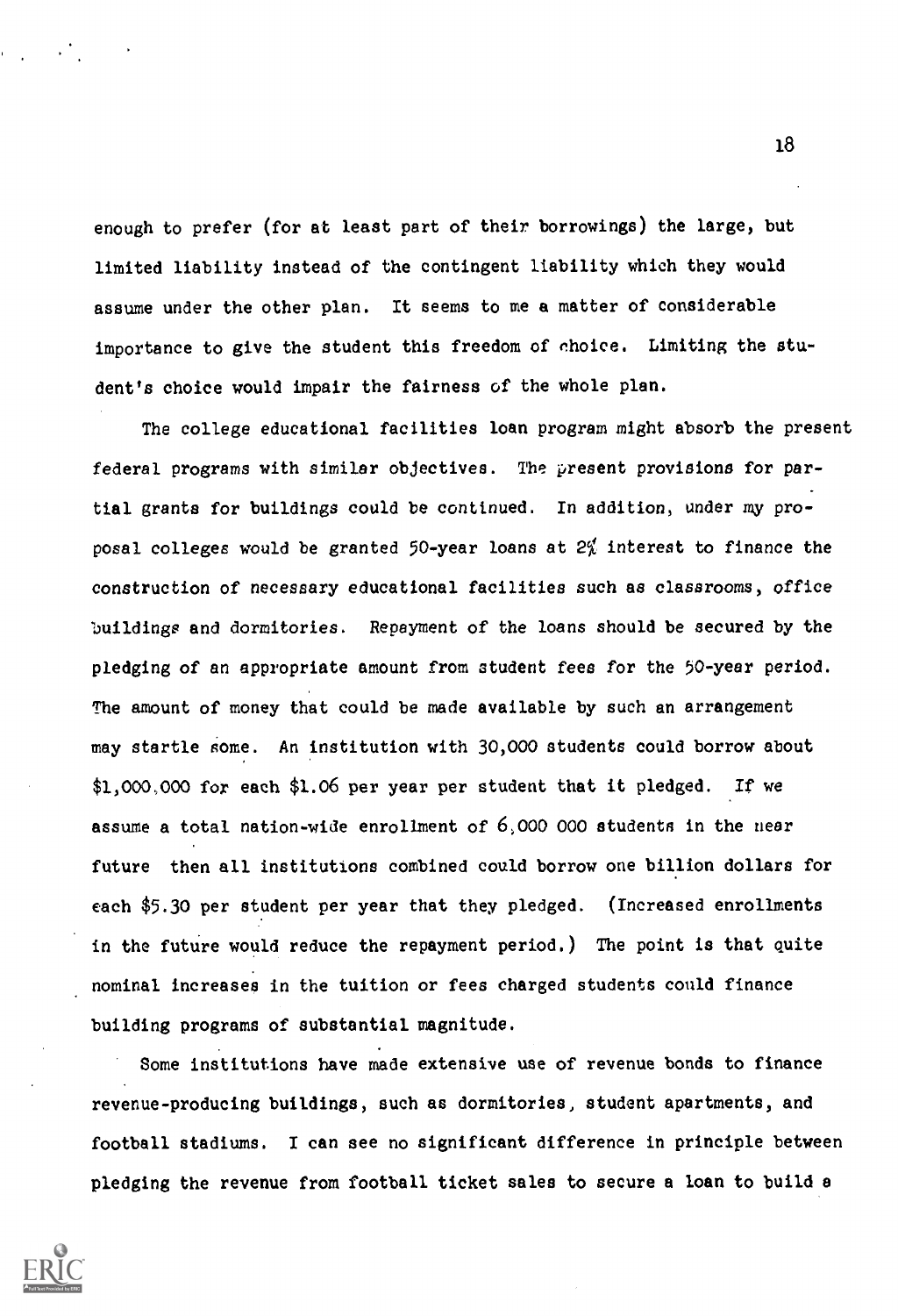stadium and pledging the revenue from a \$5 per student per year additional tuition charge to build a new library. The 50-year repayment period seems reasonable since most college buildings last much longer than that. And surely tuition fees are as dependable a source of revenue as board and room fees or football ticket sales. So far as I know, the revenue bond technique has been used very little to finance such facilities as libraries and classrooms--largely, I suppose, because educators generally have been reluctant to give pledges of tuition fees as security. Most educational administrators especially those in public institutions, regard any measure which would result in an increase in tuition costs as a long atep in the wrong direction. We turn now to an examination of that position.

I have already referred to the view that higher education, like grammar school and high school education, should be free to all. But free tuition is clearly only a means to an end; the goal is equality of educational opportunity. Yet in the century since the founding of the land grant college system the reality has fallen farther and farther behind the ideals of free higher education and equality of opportunity.

There is some danger of semantic confusion in speaking of "free" education. Unless teachers work for nothing and hold classes in the open air, education cannot be literally "free." Somebody must pay the bills. When we advocate "free" education, we are really saying that society in general should pay the bills. Very few proponents of "free" education have ever advocated, however, that society should pay the subsistence as' well as the tuition costs of college students. Hence, although we have reduced somewhat the relative importance of the ability-to-pay factor in

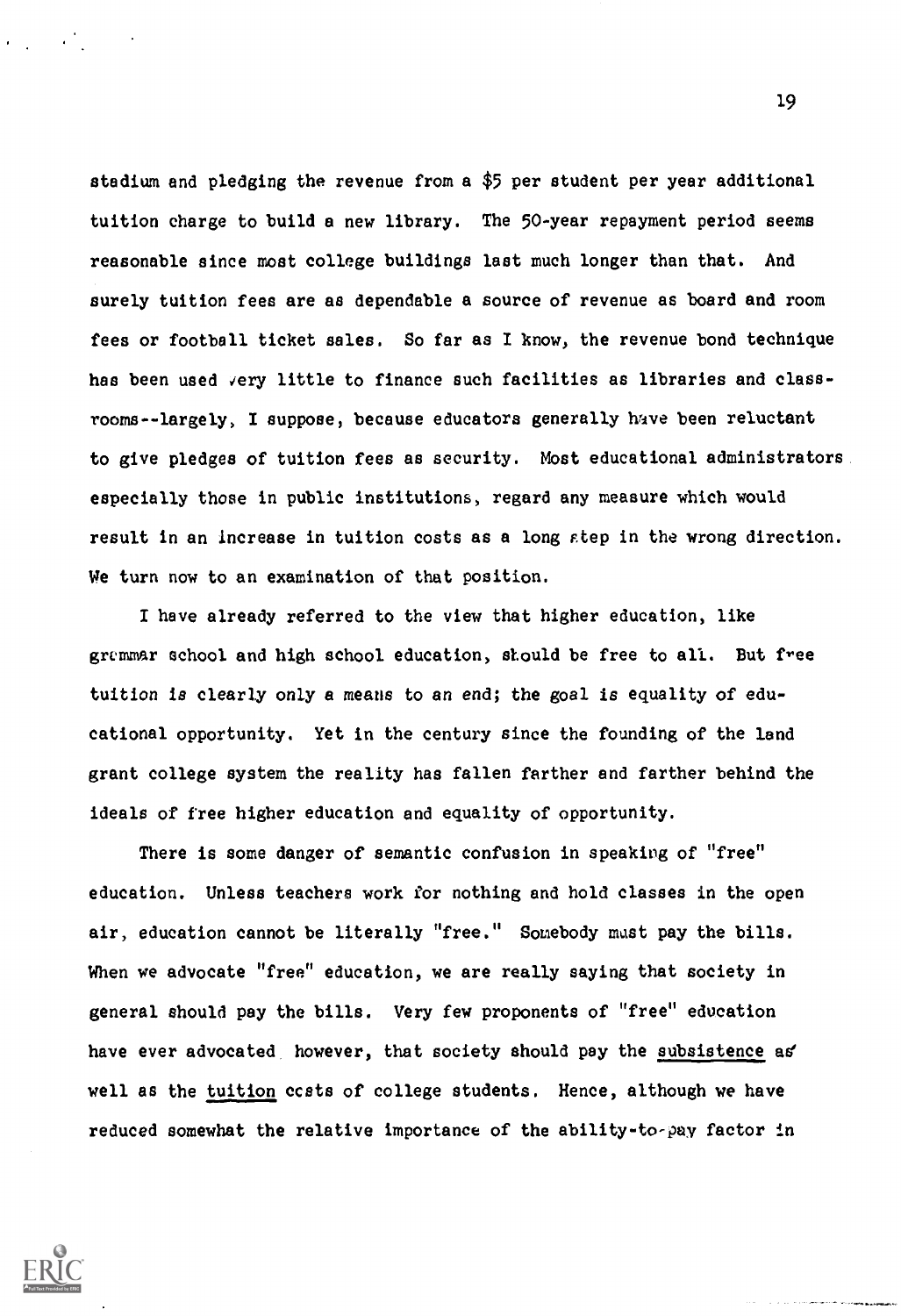college attendance in the past century, we have never even spproached eliminating it.\* We have placed college education within the reach of the middle as well as the upper income groups, but we still effectively exclude most of the lower income group. At the same time, we have developed state and local tax systems which, because of their marked regressivity, place a disproportionately large share of the taxation burden on the lower income groups. Hence, when we ask "society" to provide more adequately for public higher education, we are in effect asking that a major share of the financial burden be assumed by the group in society whose children are largely excluded from college by the ability-to-pay screening described earlier in this discussion. It is not surprising that the lower income groups resist the higher state and local taxes which would be necessary to provide more adequate financing of higher education.

The case for "free" or quite low tuition is further undermined by the conspicuous affluence of considerable numbers of present-day students. Even at Michigan State University, a pioneer exponent of the land-grant philosophy and education for the "common man " 40% of the students drive cars on campus; and one student in ten expends an average of more than  $$4,000$  per year (only \$350 of which is for tuition). It is unquestionably true that viciety in general benefits from higher education; but the benefits are not equally spread. Public subsidies for higher education to a distressing degree benefit the well-to-do at the expense of the poor.



<sup>\*</sup>There are a few limited exceptions: the beneficiaries of the  $\overline{G.1}$ . Bills and those enrolled in the municipal colleges of New York City are examples.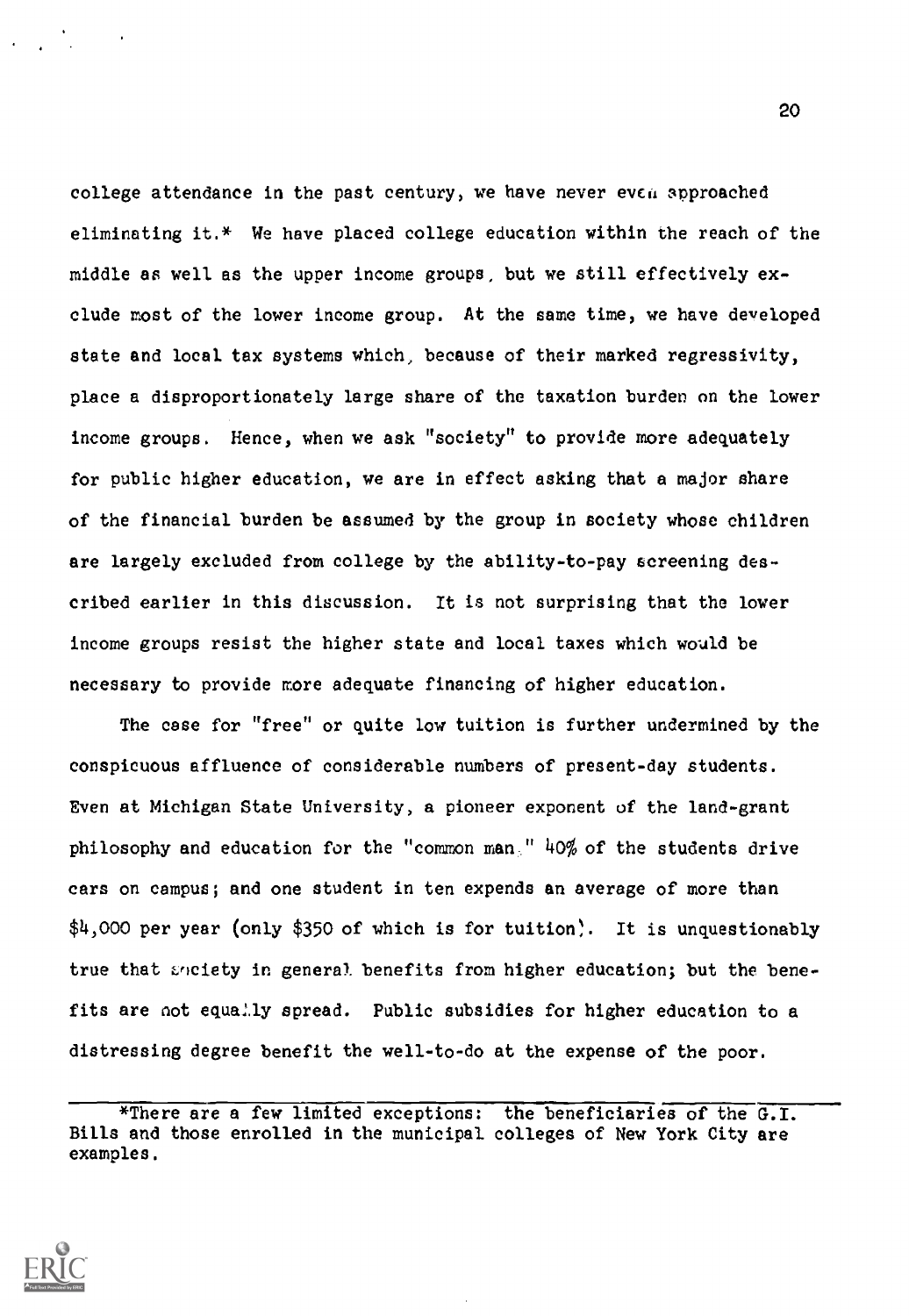I believe that public institutions must accept the inevitability of further increases in tuition rates. We should recognize that, whatever the merits of the arguments for "free" higher education, we have been moving farther and farther away from that ideal. Nothing in the present political situation provides any basis for expecting that resistance to higher tuition rates will be any more successful in the future than in the past. The poor but able students who never get to college have no lobby, and the students who are admitted and who drive cars to classes are far more visible to legislators and taxpayers. Most important of all, even if the goal of free tuition vere suddenly achieved subsistence costs would still be an insurmountable barrier to college attendance for large numbers of otherwise qualified students.

We must also recognize that free or low tuition is but a means to an end, and that the ultimate end is equality of educational opportunity. I do not suggest the abandonment of that ultimate end. But I believe that the loan plan proposed herein promises more real equality of educational opportunity than could possibly be achieved through low tuition rates.

With the contingent loan plan, increases in tuition rates need not price prospective students out of the market. An increase of \$100 per year in tuition rates (i.e. \$400 for four years) would increase the student's 40-year contribution rate by approximately one-eigth of one percent. If all of this increase in tuition were pledged for building loans, the nation's colleges could borrow about 19 billion dollars. That is undoubtedly more than they would want to spend on buildings in the next few years, but these figures help to illustrate the effects of the plan. There is another way of looking at the matter. If all of the state appro-



 $\ddot{\phantom{a}}$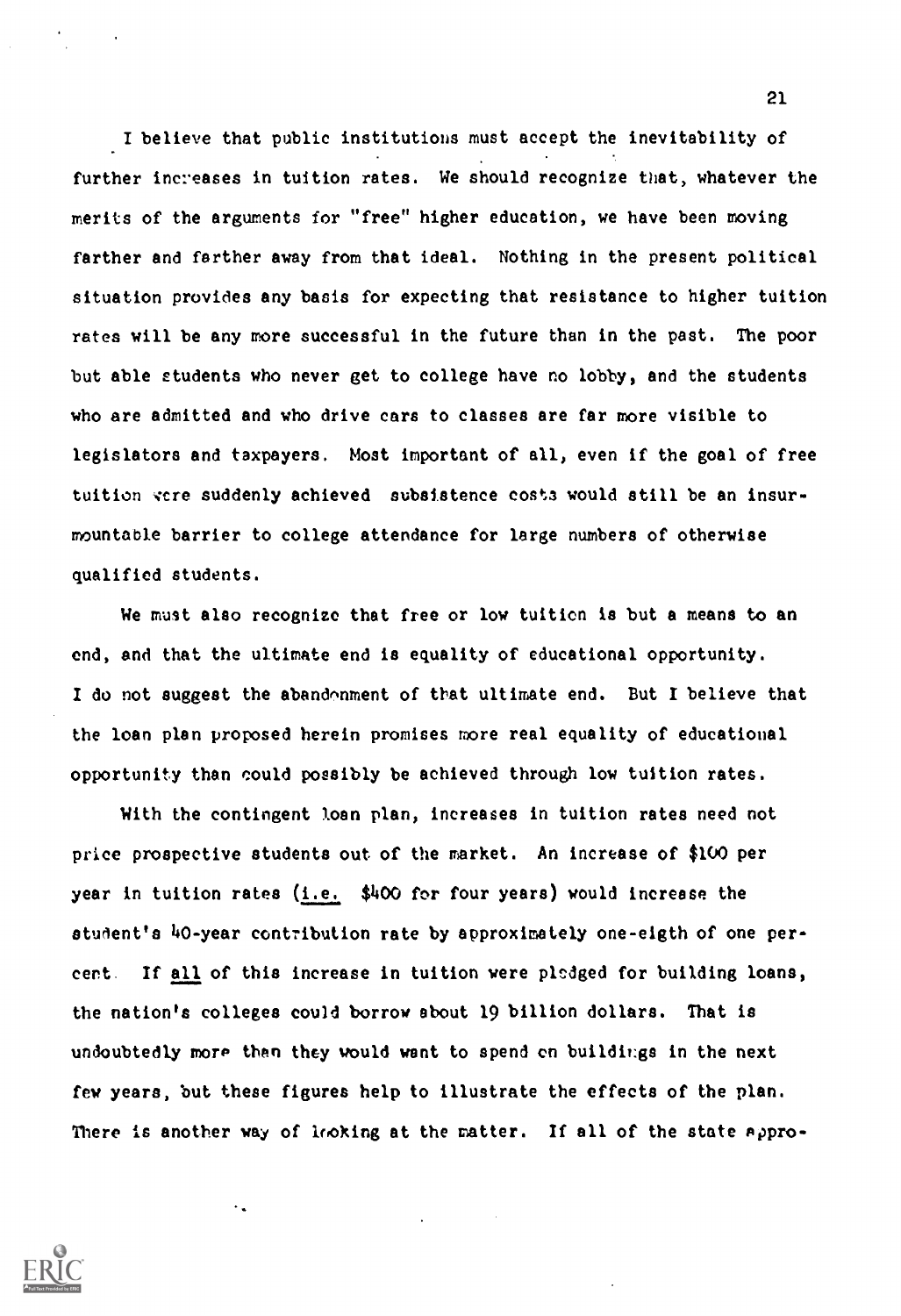priations for buildings were diverted to current, operating expenses, the latter could be increased by roughly  $25\%$  without any overall increase in state outlays for higher education.

An increase of 25% in operating funds would provide a breathing spell for our public colleges and siversities. Then the educational authorities and the appropriating authorities could resume their ancient struggle over the proper level of public support for higher education. Perhaps the educational authorities would be weakened in this struggle by the availability of ample credit to qualified students to pay higher tuition as well as their subsistence costs. Perhaps, on the other hand, the educators could persuade Congress to include in the HELP legislation some kind of "maintenance of existing effort" clause to insure that present levels of support are at least maintained. In any event, X see far more good than bad in the fact that the poor but able student would no longer be a pawn in the unending struggle between educators and legislators.

The argument here does not rest on a denial of the proposition that society in general benefits from higher education. I do suggest that we take a more realistic view of the matter of social benefits compared with individual benefits. Highways also benefit society in general, which, including many individuals who rarely use them; but for a long time we have placed major reliance on user taxes to finance them. Society in general has provided higher education with a plysical plant which has a current replacement value of more than 20 billion dollars. Undoubtedly state and local governments, as well as private donors, will continue to contribute many millions of dollars to the annual operating costs of

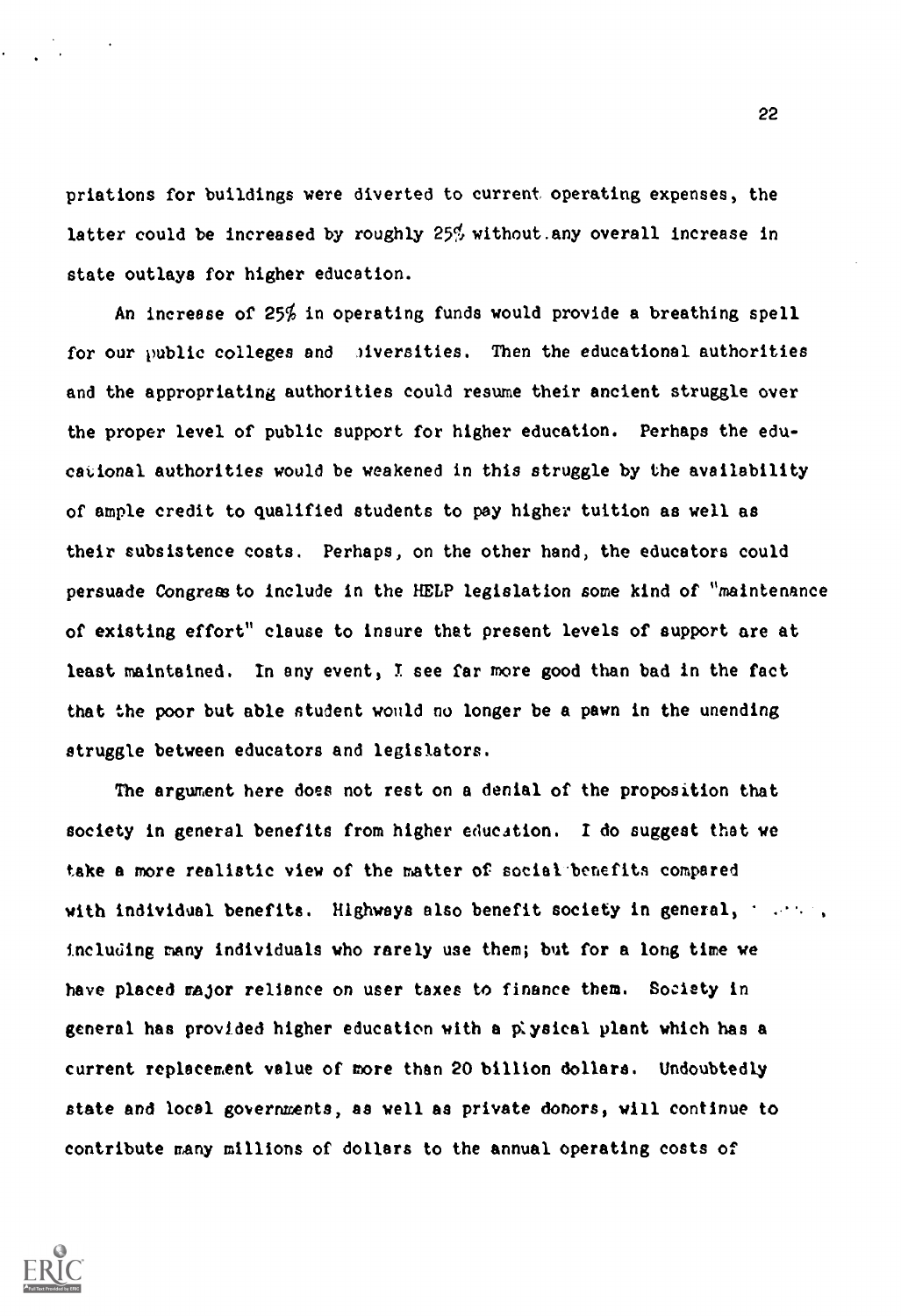colleges and universities. I propose that the federal government pay half of the interest costs and all of the administrative expenses involved in operating the Higher Education Loan Pool, which would ultimately mean a federal contribution of several hundred million dollars per year to the cause of higner education.\* In view of these social contributions, is it unreasonable to ask the college student to contribute a fraction of one percent of his future earnings to meet some part of the rising costs of higher education? I think not--provided that we set up a credit mechanism which permits the student to pay his contribution as he receives those future earnings.

## VII

Adoption of the suggested plan would undoubtedly result in substantial increases in the number of college applicants, even above present high projections. Because of the time required to add to the limited physical facilities now available, there would be (at least during a transition period) a great increase in the competition among students for admission to college. The immediate difference that HELP would make would be that college attendance would be based almost entirely on ability to learn, with ability to pay largely eliminr.ted as a screening factor. Consequently,



<sup>\*</sup>Some readers may object to any contribution by the federal government. They should consider the fact that the average college graduate earns about twice as much as the average high school graduate; and increasing the number of college graduates by the kind of nominal subsidy proposed here would undoubtedly increase federal income tax collections in the long run by a large multiple of the governmental outlays involved.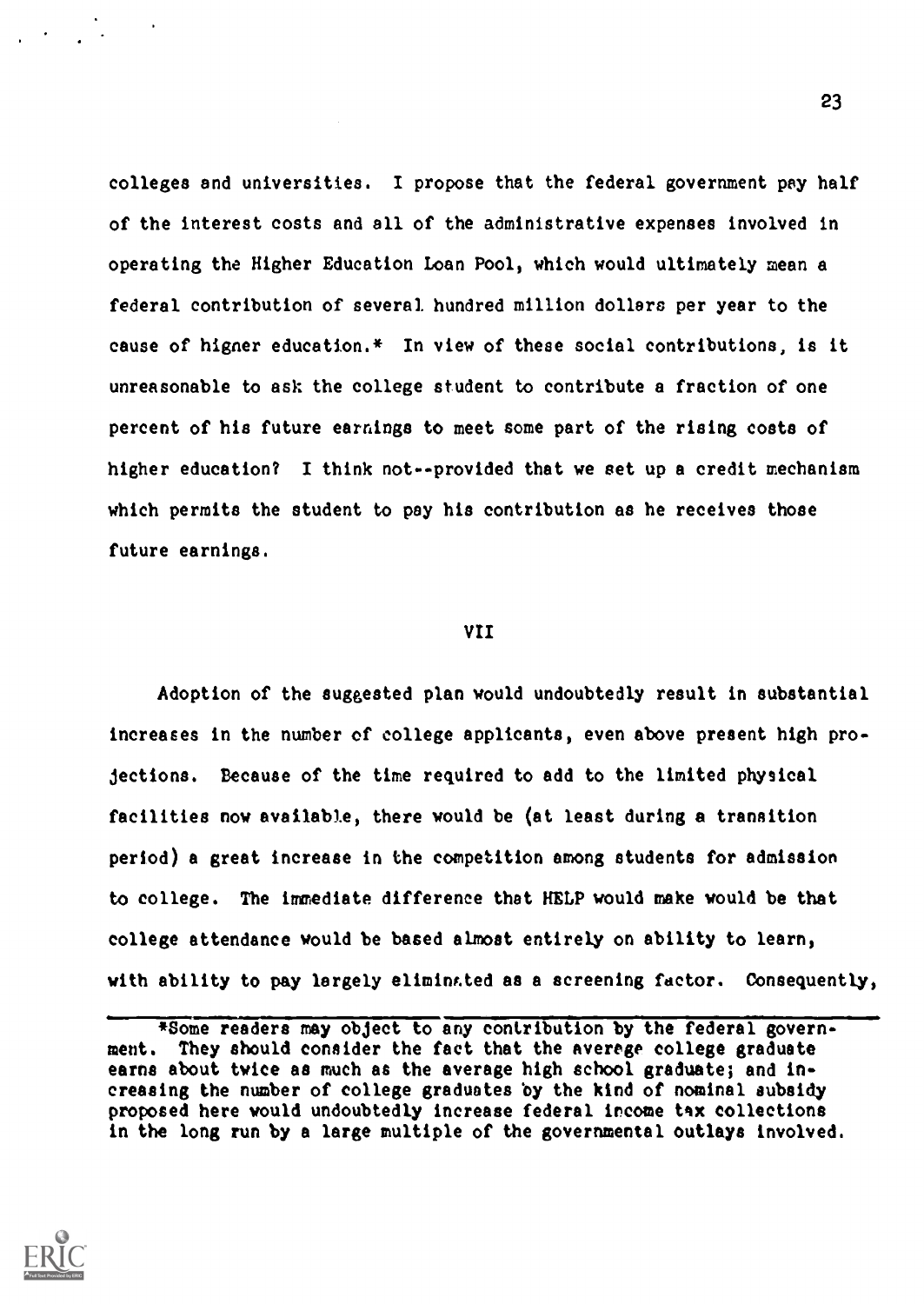many applicants coming from the bottom half of their high school scholastic list who would be admitted today would undoubtedly be crowded out by applicants from the upper half of the class who today lack the requisite ability to pay. Most educators would welcome this kind of substitution, at least for the short run. Some good students who attend a local institution to save the cost of board and room would leave home for college, thus improving their educational experience and possibly putting some pressure on the local institutions to improve their offerings in order to hold some of their better students.

In the long run, the colleges and universities would undoubtedly enroll a considerably larger percentage of college-age youth than today. Achieving nearly universal college attendance by the top half of each high school greluating class while maintaining the percentage presently drawn from the lower half would undoubtedly raise academic standards. A more fundamental consideration is that the removal of economic barriers to college attendance could have a major impact on the motivation of high school students, many of whom today know that college is out of the question frr them. Conceivably the attitudes of large numbers of college students might also be affected by the consciousness that education is not a free good but a costly commodity which they would have contracted to pay for themselves.

## VIII

Economists have come to think of education as a form of investment in human beings. Most studies have concluded that 'his kind of investment



 $2<sub>h</sub>$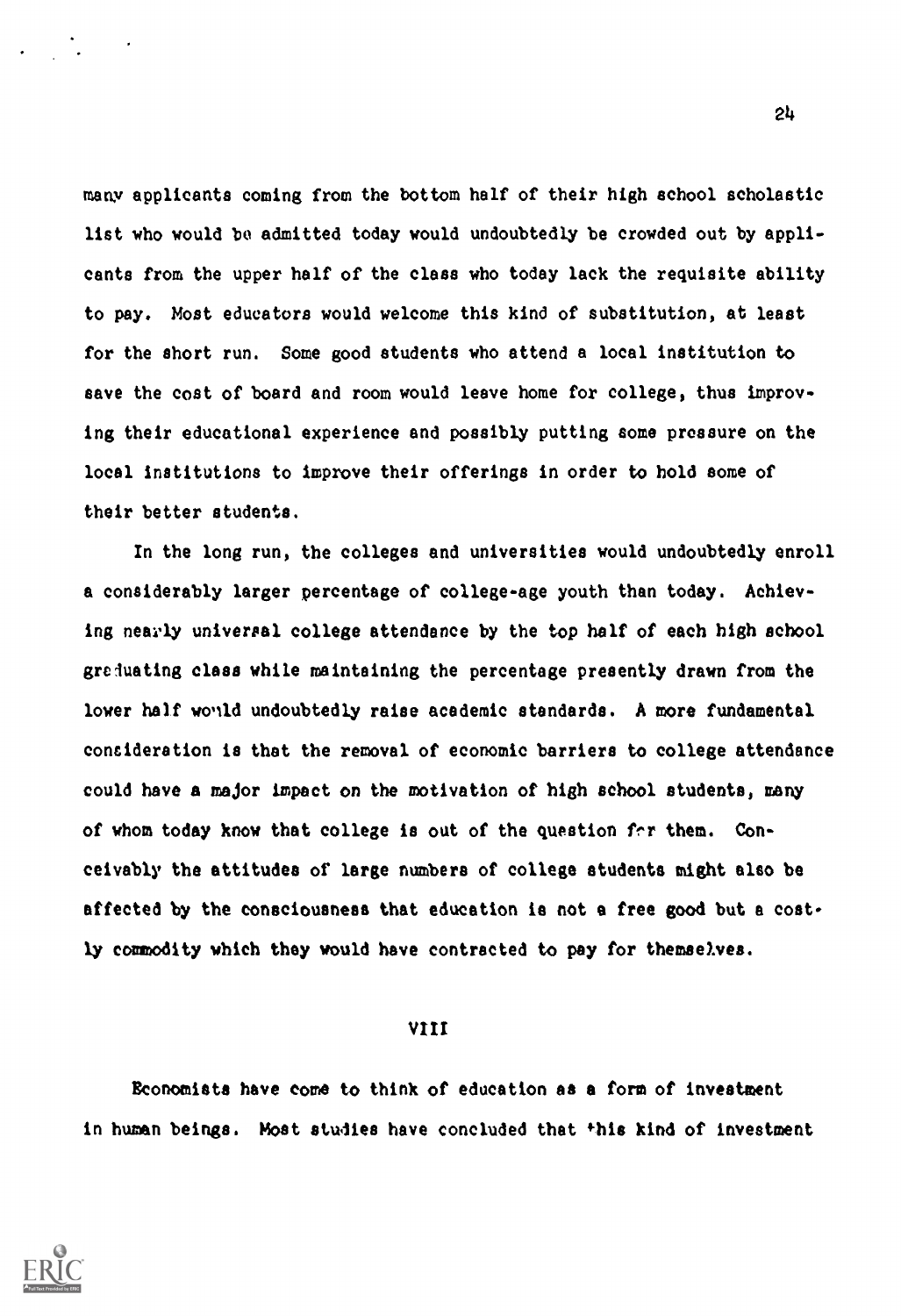pays good dividends, even when we consider only the pecuniary aspect. Given the strong demand today for almost every kind of highly-trained manpower, how much investment in higher education is the "right" amount? Surely no one will claim that we have a rational process today for deciding that important question. We can only guess what motivates the decisions of private donors, legislators and parents, who together provide most of the resources for higher education. Wouldn't it be more rational to make the flow of resources into colleges and universities dependent on the decisions of students about how much education they want? That could be moving higher education into the market economy, which is where most investment decisions are made today. Economists have written hundreds of volumes about the virtues of the market as a decision-making mechanism. Educators may perceive come hazards in this kind of system. I believe that it be a great improvement over the basically political decision-making mechanism on which we now rely. The number of places--that is, the level of operation--in colleges and universities would depend on the decisions of students about whether attendance was worthwhile. Given the present power structure in higher education, especially the jealousy with which faculties guard their prerogatives, I see little likelihood that students would control what is taught and how it is taught.

The way to move higher education into the market economy is to make available to students and institutions massive amounts of long-term credit. Much of the fantastic success of the automobile industry rests on credit, not only to build factories and buy tools but also to finance consumer purchases. Many motorists are making payments on a car moet of their

 $\sim$   $\sim$ 

25

 $\mathbf{A}$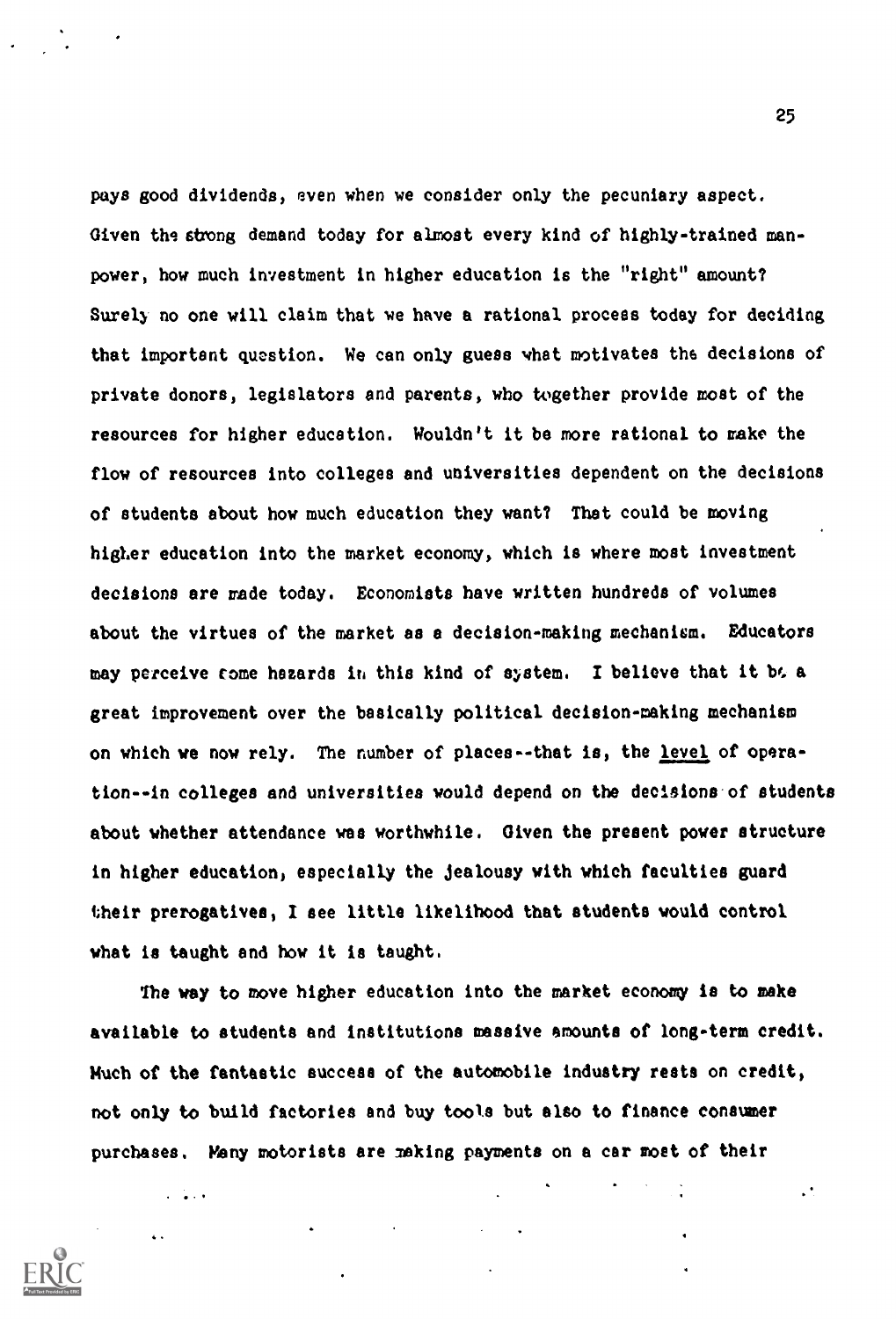adult lives; and many cars are mortgaged from the dealer's showroom to the junk yard. The total amount of consumer credit outstanding today exceeds 90 billion dollars. We have learned to accept this magnitude of credit because the key to mass purchase of 'big ticket" items is mass credit. If we are to make education as freely available to qualified students as automobiles, we must turn to pass credit. Surely the'future earning power of high-talent manpower is as good security for loans as automobiles.

The greatest barrier to the use of credit to finance the student's expenditures for higher education is the unsuitability of mortgage-type loans for this purpose. The automobile purchaser generally knows fairly well 'that his income and his other obligations will be while he is paying off his loan. The 18- or 19-year-old student usually has not even chosen his vocation and cannot know what proportion of his future income he is committing when he negotiates a conventional loan to pay for a college education. From his standpoint, equity-type financing--the pledging of a specific percentage of future income--would be far preferable to the fixed absolute obligation of mortgage-type financing.

What is needed is an intermediary which could provide to lenders the security of mortgage financing while providing to borrowers the flexibility of equity financing. The intermediary could achieve this transmutation of terms by applying some basic principles of social insurance, particularly the spreading of the risks involved over large numbers of borrowers. Repayment on the basis of a percentage of income would cost some borrowers more then others, but insurance always involves great differences in payments in relation to benefits as between particular individuals. Those